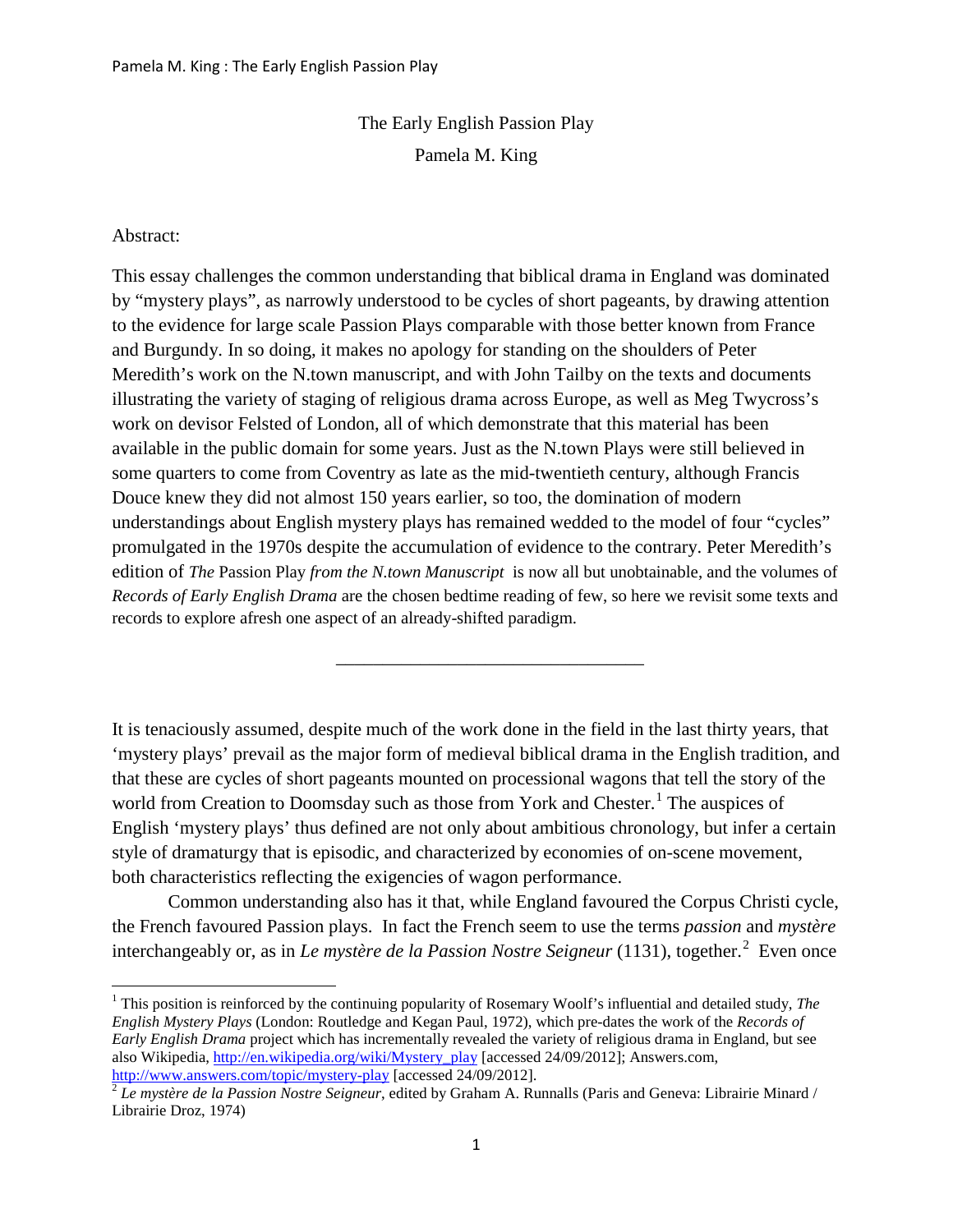we dispose of the false etymology that long connected "mystery" with "guild" where the plays are concerned, the pan-European use of the term "mystery" and its variants is more permissive than the insular understanding outlined above, referring to any drama that enacts the revelation of religious truth.<sup>[3](#page-1-0)</sup> The late Graham Runnalls describes all the 230 surviving French medieval religious plays as "mystères". The *Passions* form a major subset, and Eustache Marcadé's (d.1440) four-day *Passion d'Arras¸* the *Passion* of Arnoul Gréban (1455) which follows the model of Marcadé's, and the two *Passions* from Valenciennes (1547), derived from Gréban and famous for their set designs, dominate the study of French medieval drama in the way that the cycles of York and Chester conventionally have the English.<sup>[4](#page-1-1)</sup>

A second look at the English material, however, unsurprisingly, gives a more fluid and complicated picture than the simple division into processional Creation to Doom cycles as the dominant form, in contradistinction to the French Passion which was more restricted in subject matter but more expansive in its amphitheatrical staging. It is well known that in Coventry, where the two surviving pageants and the extensive records datefrom the mid sixteenth century, there is no evidence of any Old Testament subjects, and the lost Smiths' pageant appears to have covered much of the material of a Passion play within a single pageant.<sup>[5](#page-1-2)</sup> Then there is the massive *Ordinalia* from Cornwall, performed in the round and devoting the whole of its second of three days of performance to the Passion. [6](#page-1-3) This essay seeks to open the exploration of the evidence that England too had its tradition of Passions in the pure 'French' understanding of the genre that deserve attention not as truncated or variant mystery cycles, but as representing a distinct native dramaturgy.

Our starting point is necessarily Peter Meredith's important critical edition of *The*  Passion Play from the N.town Manuscript.<sup>[7](#page-1-4)</sup> It is unnecessary to rehearse here more than briefly the codicological evidence which led Meredith to conclude that buried within British Library Cotton Vespasian D. VIII, not a cycle but a compilation project, is a two-part Passion play. The first part is bound into the manuscript as a separate booklet, numbered as pageants twenty-five to twenty-seven, dealing with the events from the beginning of the conspiracy to Christ's arrest. Interpolated into it are two sections of what Meredith believes were originally pageants, but he concludes that the form of Passion Play 1 is largely clear, if unfinished. $8$  The second Passion

<span id="page-1-1"></span><span id="page-1-0"></span><sup>&</sup>lt;sup>3</sup> See further Introduction above p.\*\*<br><sup>4</sup> Graham A. Runnalls, "Gréban, Arnoul" in *The New Oxford Companion to Literature in French*, edited by Peter France, (Oxford: Oxford University Press, 1995), at http://www.answers.com/topic/arnoul-gr-ban (accessed 3 August, 2012) and Graham A. Runnalls, *Les Mystères français imprimés* (Paris: Honoré Champion, 1999), pp. 178- 85. The Valenciennes set design is reproduced in *Luminarium: Anthology of English Literature*, at http://www.luminarium.org/medlit/medievaldrama.htm[accessed 24/09/2012]

<span id="page-1-2"></span><sup>&</sup>lt;sup>5</sup> See *The Coventry Corpus Christi Plays*, edited by Pamela M. King and Clifford Davidson (Kalamazoo MI: Medieval Institute Publications, 2000), especially pp. 29-33.

<span id="page-1-3"></span><sup>&</sup>lt;sup>6</sup> See Brian O. Murdoch, "The Cornish Medieval Drama" in *The Cambridge Companion to Medieval English Theatre*, edited by Richard Beadle, 1<sup>st</sup> Edition (Cambridge: Cambridge University Press, 1994), pp.211-39, pp. 216-24.

<span id="page-1-5"></span>

<span id="page-1-4"></span><sup>&</sup>lt;sup>7</sup> Peter Meredith, ed., *The Passion Play from the N.town Manuscript* (London and New York: Longman, 1990).<br><sup>8</sup> Meredith, *Passion Play*, pp. 4-8. For the interpolations see further Appendices 1 and 2, pp. 229-41. To fol codicological arguments in the edition, see further Peter Meredith and Stanley J. Kahrl, *The N-Town Plays, a*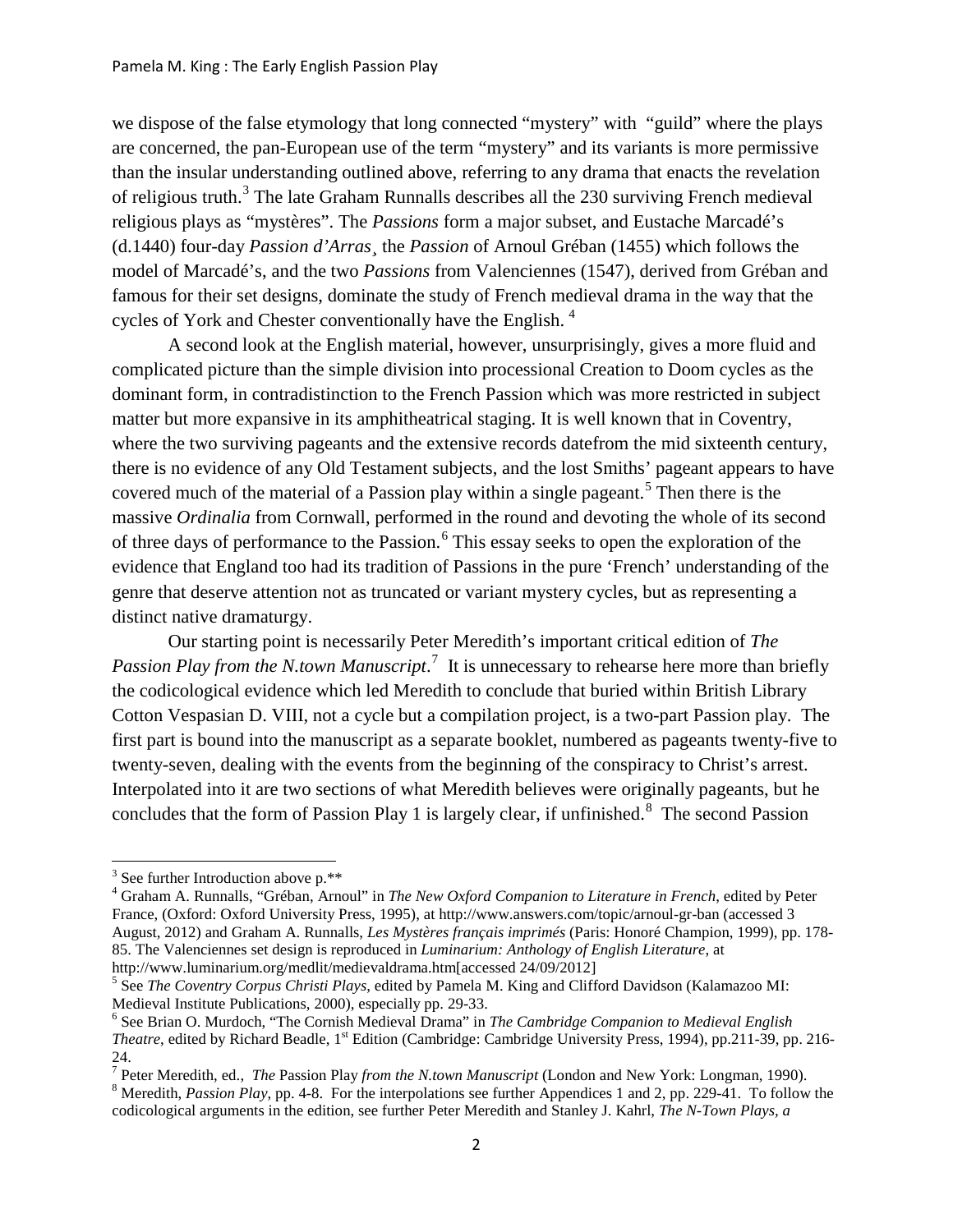play, breaking off with Christ's appearance to Mary Magdalen after the Resurrection, also shows the signs of beinga separate play, although in the manuscript context it is much more disrupted, and cannot be as easily detached as Passion 1. The 'banns' at the beginning of the manuscript offer inaccurate descriptions of the material in both parts of the play, giving prominence to the pageant material, thus further suggesting that the text as a whole is in transition.<sup>[9](#page-2-0)</sup> The incomplete adaptation of the material into a coherent whole is, however, fortunate in that the scribe has failed to efface entirely traces of the plays' original form. For example Passion 1 opens with an end fragment of a procession which seems to have opened the free-standing play, and the prologue to Passion 2 refers to events played in 'pe last 3ere' (1.6).

More recently, the editor of the *Records of Early English Drama* volume for Kent made accessible the extraordinary Passion Plays, known to Meredith, $10$  and performed annually in New Romney as a co-operative venture undertaken by the town itself and a number of surrounding villages. These records go back to a point in the fifteenth century closely contemporary with N.Town, and are complemented then by more detailed documents from the mid sixteenth century, continuing until  $1568$ <sup>[11](#page-2-2)</sup>. The evidence requires careful handling: a fragment of a playwarden's account from the 1480s is unlikely to relate closely to the performance that may be adduced from a variety of documents from the 1560s. Equally, the existence of the N.Town text without context, and the New Romney context without text must not be allowed to generate certainties out of tunnel-vision; indeed lurking in the Essex records, John Coldewey discovered in the years before *REED*, evidence of a play put on in Maldon, assisted by neighbouring communities, which hints at a similar enterprise, and there may be more.<sup>[12](#page-2-3)</sup> It is thus, as ever, upon a fundamentally problematic evidence base that the following tentative attempt at a taxonomy of the English Passion Play will be based.

After two Prologues, the action of N.Town Passion Play 1 opens with the assembling of the conspirators, before moving on to dramatise the Entry into Jerusalem. The progress towards Jerusalem is interrupted by the invitation to attend the house of Simon the Leper, where the Last

l

*facsimile of BL MS Cotton Vespasian D VIII*, Leeds Texts and Monographs, Medieval Drama Facsimiles 4 (Leeds: University of Leeds, 1977), pp. xiii-xiv.

<span id="page-2-1"></span><span id="page-2-0"></span><sup>&</sup>lt;sup>9</sup> Meredith, *Passion Play*, pp. 8-9, 245-50.<br><sup>10</sup> *The Staging of Religious Drama in Europe in the Later Middle Ages: Texts and Documents in English Translation*, edited by Peter Meredith and John E. Tailby (Kalamazoo, MI: Medieval Institute Publications, 1983), 27, 42, 60, 142.

<span id="page-2-2"></span><sup>&</sup>lt;sup>11</sup> *Records of Early English Drama: Diocese of Canterbury. Kent*, edited by James M. Gibson (Toronto: Toronto University Press, 2002), pp. lix-lxiv, 738-94, 1183-1208. **<sup>12</sup>** John C. Coldewey, 'Early Essex Drama: a History of its Rise and Fall, and a Theory concerning the Digby Plays',

<span id="page-2-3"></span>unpublished PhD thesis, Department of English, University of Colorado, 1972, pp. 53-60, 261-84. I am grateful to Alexandra F. Johnston for drawing my attention to these records.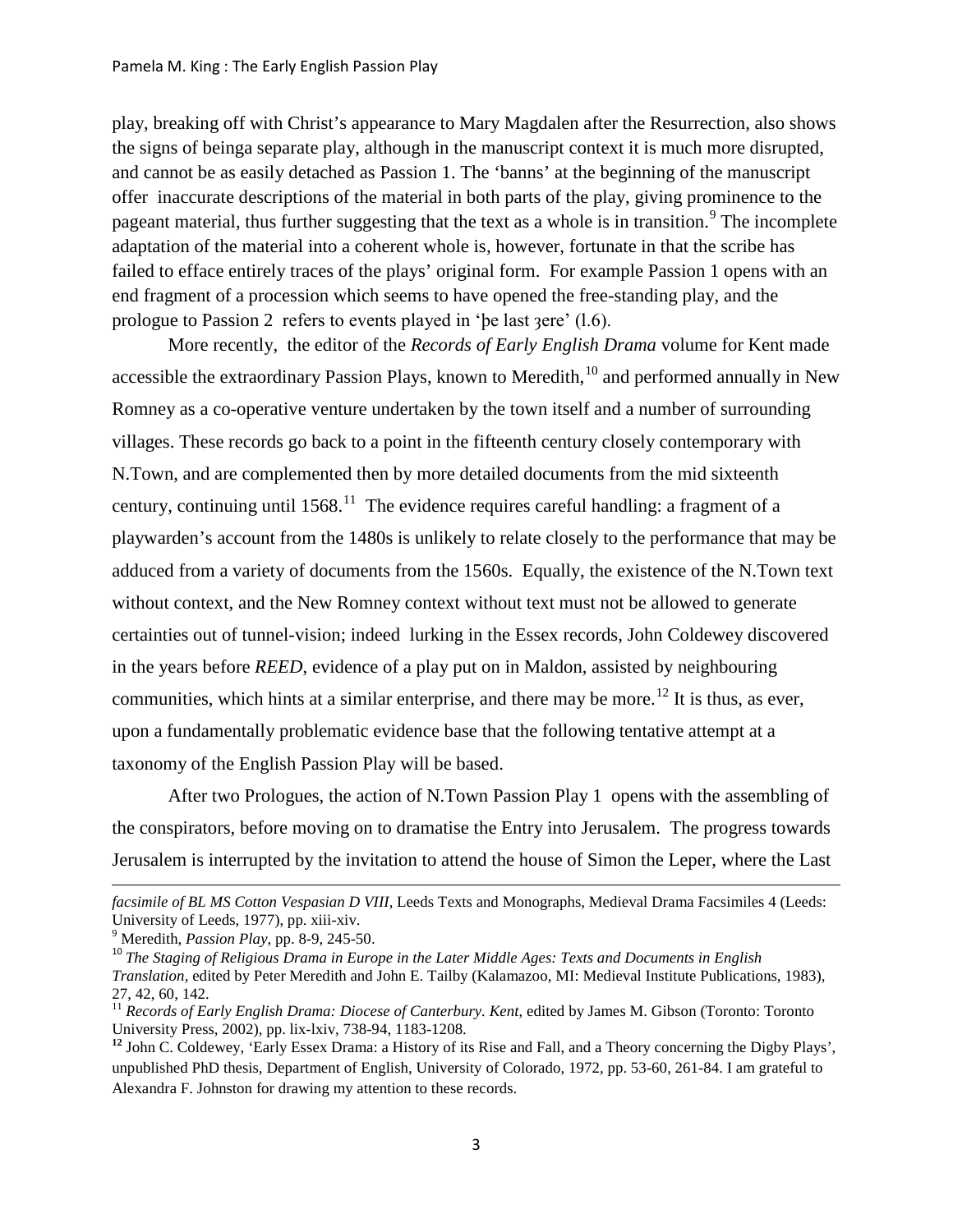Supper and foot-washing take place. While Jesus is going to the House of Simon the Leper, Judas enters and strikes his bargain with the gathered conspirators. Then Simon's house opens to reveal the Last Supper. After the Last Supper and the foot-washing sequence, Jesus departs with the disciples for Bethany, stopping at Mount Olivet where the Agony in the Garden is performed before the conspirators arrive, Judas identifies Jesus, Peter cuts off Malchus's ear, Jesus is arrested and carried off, and the play ends with Mary Magdalen fetching the Virgin Mary who delivers the first of her extended laments.

This summary gives little of the flavour of the action that is conveyed by the spoken script and, in particular its stage directions. In the opening sequence, Annas, on his scaffold, takes advice from his doctors who then go out to seek two judges, Refyn and Lyon. A messenger goes to Caiaphas, revealed on his own scaffold, and he agrees to the trial. Rewfyn and Lyon show themselves in another place, then all process to converge in 'þe myd place; and þer xal be a lytil oratory with stolys and cusshonys clenly beseyn, lych as it were a cownsel hous' (s.d. after l. 288). Immediately this sequence establishes many things about the use of space in this play, and already it seems incredible that it should have been read as a pageant in view of its evident expansive and multi-locational action.

In the following action the citizens of Jerusalem set out barefoot and carrying their gowns which they put down for Jesus to walk on, and, all kneeling, cry to him for mercy (s.d. after l. 406). They are accompanied by singing children who scatter flowers (s.d. after l. 410). In his progress towards them from the opposite direction, Jesus cures two blind men, before being deflected to the house of Simon the Leper, whom they meet on the way carrying water. As Simon leads Jesus home, the disciples have to double back to meet him and accompany him. The movement, across the set and from event to event, continues to be briskly paced.

The Last Supper will occur in Simon's house, but before it opens to reveal the customary tableau, the council house 'xal sodeynly onclose schewyng þe buschopys, prestys and jewgys syttyng in here astat lych as it were a convocacyon' (s.d. after l. 518). Thus action moves to focus on two oppositional 'houses', which are going to be linked by the next movement. At this point Judas comes into the place and addresses the audience directly. He then goes to the Council House and strikes his bargain, before departing in search of Jesus. The stage direction reads, 'Here Judas goth in sotylly wher-as he cam fro' (s.d. after l. 650), but in fact he must get himself into Simon's house for the next scene. Audience attention is deflected to watch the judges

4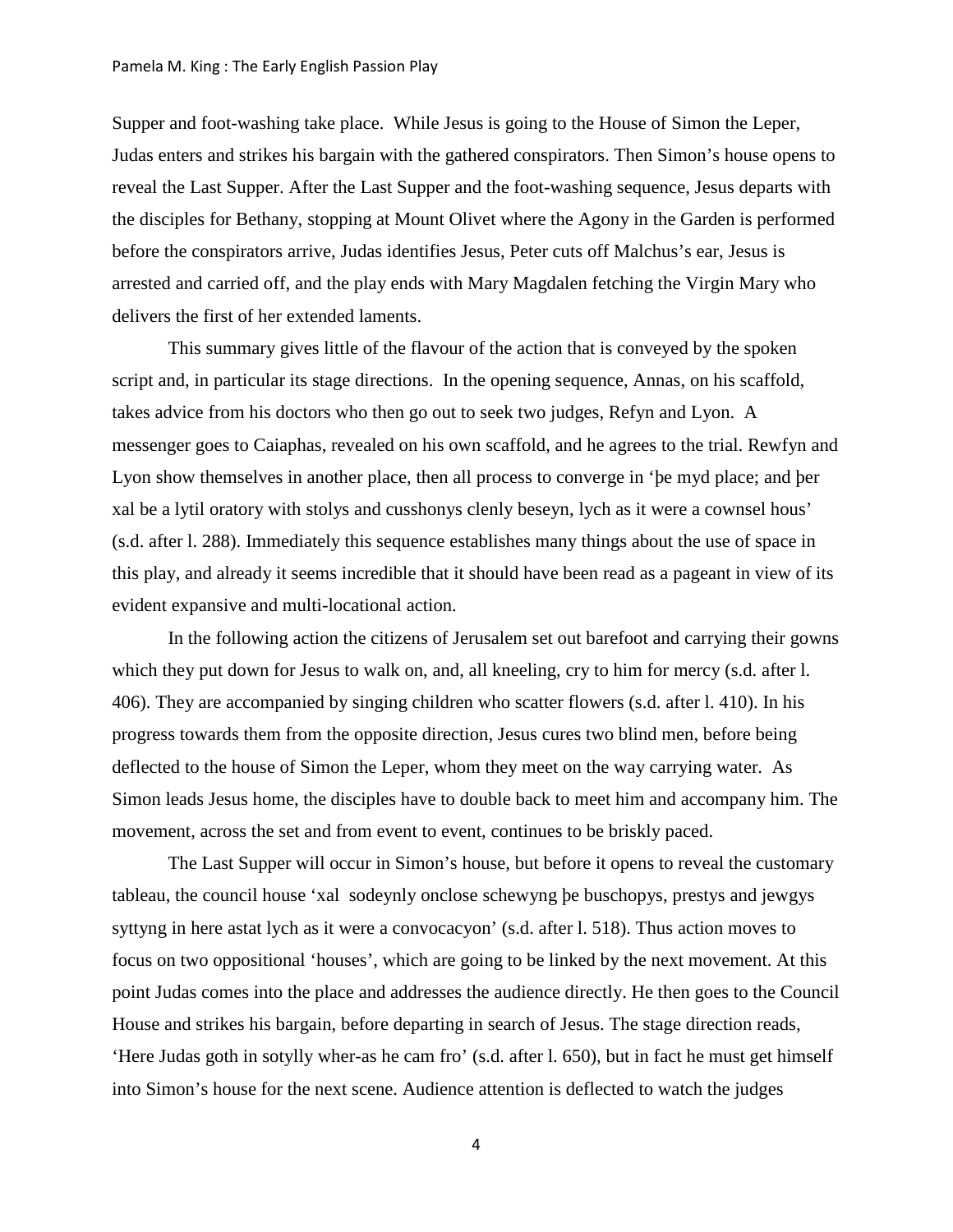disperse in preparation for the arrest, each going back to his personal scaffold to assemble his "meny". All movement then stops as now 'xal þe place þeer Cryst is in sodeynly vnclose rownd abowtyn, shewyng Cryst syttyng at þe table and hese dyscypulys ech in ere degree…' (s.d. after l. 662) Various events have competed for the audience's gaze in the preceding actions, but at this moment, the stage direction indicates that all eyes are drawn to the single location of the Last Supper.

Thus far, the play has had an expansiveness of movement that no pageant can have. Much of that movement is redundant in absolute terms, $13$  as characters meet and part, then meet again. Messengers scurry, but the main characters, lavishly dressed according to hints in the stage directions, most probably processed from place to place, their pace of movement mirroring their mode of speech, which often involves ceremonial address in the high style. The whole play reveals itself as designed for production on a grand scale, demanding that it fill its space and satisfy its audience with its scope. That space could be any shape, but the action suggests that it needs to be constantly occupied, and travelled through, as the cast works to embrace and engage a large audience.

The Last Supper sequence brings all the movement to rest for a time, but is expansive in different ways. Jesus's speech, almost a hundred lines long (ll. 663-754), begins with an exposition of the Paschal Lamb in its Old Testament meaning, going on to define it as signifying the 'old lawe', and himself as the 'newe lomb, þat xal be sacryd be me' (ll.684-85). Then, in the following exposition of the Mass bread, he makes a series of contrived typological connections with the lamb of the Passover, before distributing the Mass to each disciple with the words,

This is my body, flesch and blode,

Þat for þe xal dey upon þe rode. (ll.763-64)

Judas is omitted from this blessing and asked to bring to an end what he has begun.

At this point in the text there is an optional insertion, for as Judas departs to fetch the Jews the stage direction adds, 'and yf men wolne [the devil] xal mete with hym and sey þis speech folwyng – or levynt whether þei wyl…' (s.d. after l. 778). The devil's speech contributes little to the meaning of the scene, he simply tells Judas to hurry up, and goes off to hHell to prepare a special place for him. It does, however, provide spectacle and counterpoint to punctuate the long sermon being preached by Jesus, so may have proved a shrewd insertion to

<span id="page-4-0"></span><sup>13</sup> As observed by Meredith, *Passion Play,* p. 25.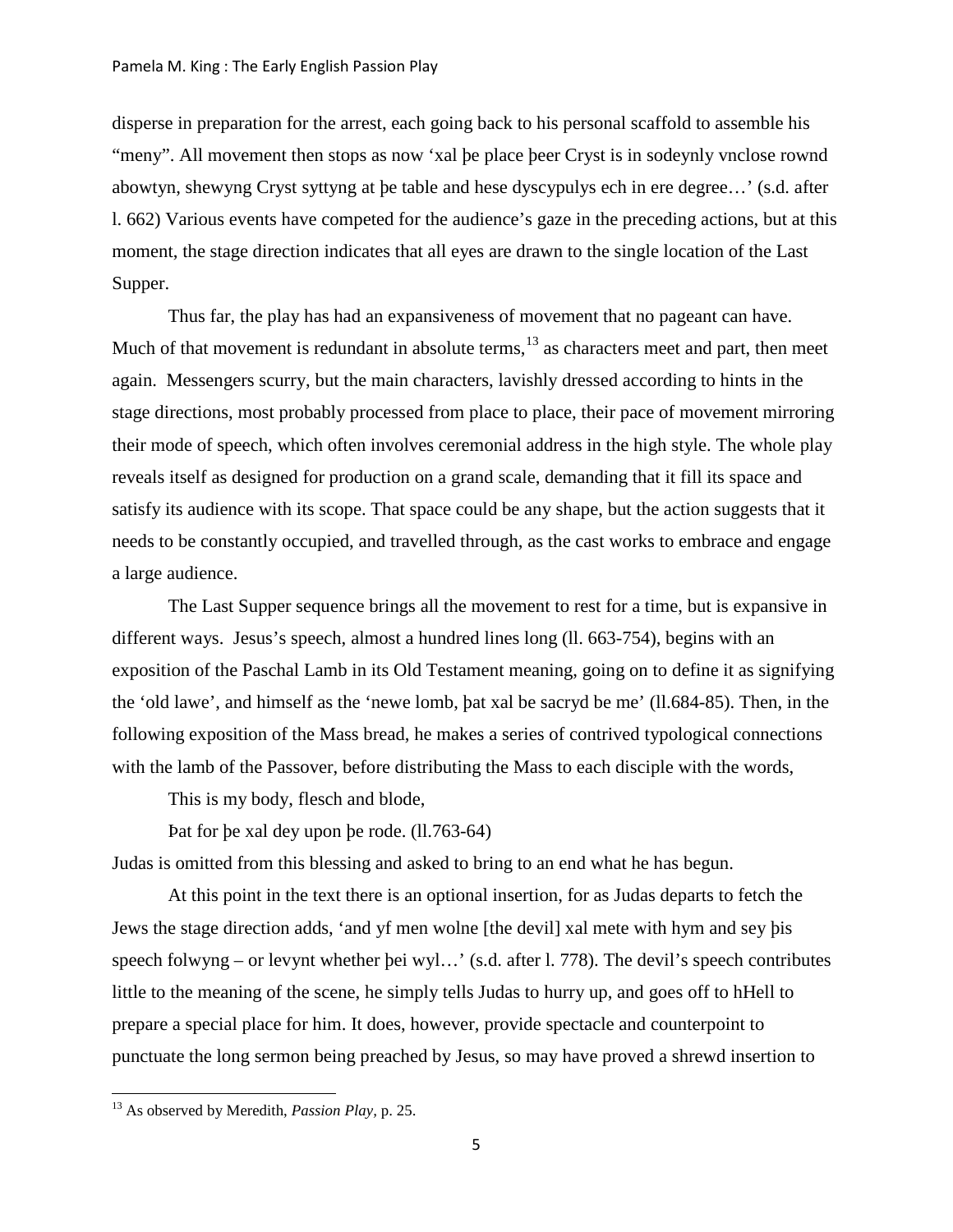distract restive elements in the audience who perhaps did not enjoy perfect sight-lines to the central tableau.

As Jesus consecrates the wine (l. 799), the stage direction indicates that the disciples leave their places to receive it, before returning to their seats again. We cannot really tell how the dramatist envisaged the disciples being grouped at the Supper; when the event is shown in the visual arts, the disciples are rarely seated all around a table, except on roof bosses,  $^{14}$  $^{14}$  $^{14}$  but are lined up along one side. As Rosemary Woolf pointed out, however, in Fra Angelico's *Last Supper* the disciples stand in line waiting to receive the sacrament for which they kneel, underscoring the direct connection with the Mass.<sup>[15](#page-5-1)</sup> At the end of the distribution of the elements, Jesus further charges Peter and the others with the duty to conduct the priestly duty of administering the sacrament. He then washes the disciples' feet before resuming his seat to tell them what is going to happen next.

The Last Supper sequence is perhaps closer in its procedures to the episodic cycle pageants than any other element of the play, and yet the elaborated preaching of the central character goes beyond anything a cycle dramatist has the time and space for. Whereas the Last Supper in York constructs, like many of the pageants, an affecting speaking picture, in this play the balance is fundamentally different, and the same episode is more a visually animated sermon.

Hereafter the play moves back into its pattern of constant and busy multi-locational movement. Once Christ and his disciples have arrived at Bethany, described as a little place like a park, the following Agony in the Garden sequence involves Jesus coming and going between the sleeping disciples and 'Olyvet' until 'an aungel descendyth to Jhesus and bryngyth to hym a chalys with an host þerin' (s.d. after l.936). It is a huge source of regret that in a play with so many detailed stage directions, there is no indication of where the angel comes from or goes to after delivering a brief speech putting Passion, institution of the Mass, priesthood, and the larger metaphysical meaning of events into the context of the Parliament of Heaven:

Heyl bothe God and man indeed!

The Fadyr hath sent þe þis present.

He bad þat þu xuldyst not drede,

<span id="page-5-0"></span> $14$  See for example the roof boss in Norwich Cathedral, illustrated at

[http://www.paradoxplace.com/Photo%20Pages/UK/Britain\\_Centre/Norwich\\_Cathedral/Norwich.htm](http://www.paradoxplace.com/Photo%20Pages/UK/Britain_Centre/Norwich_Cathedral/Norwich.htm) [accessed 24/09/2012].

<span id="page-5-1"></span><sup>15</sup> Woolf, *English Mystery Plays*, p. 233.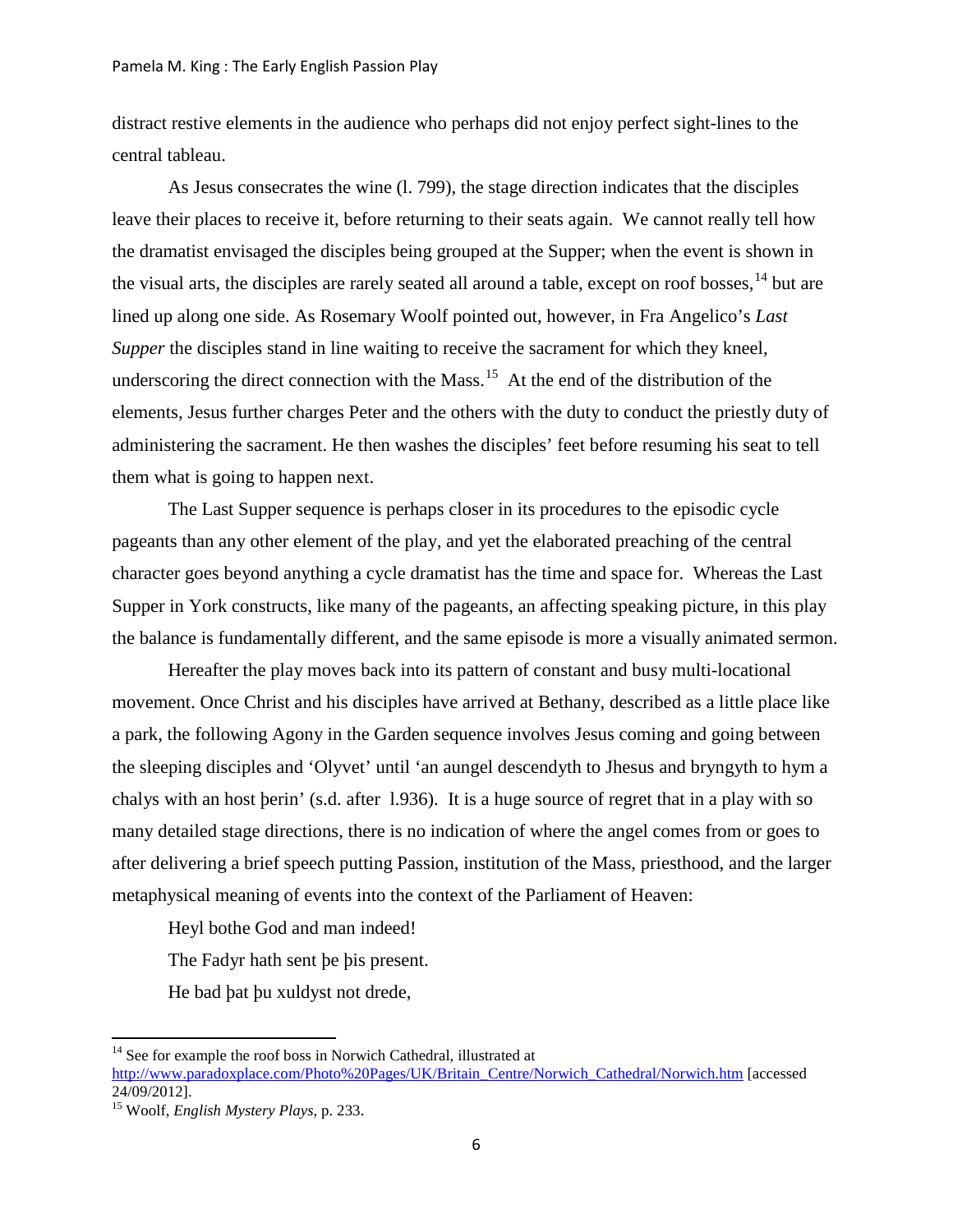But fulfylle his intent, As þe parlement of hefne hath ment, Þat mannys sowle xal now redemyd be. From Hefne to herd, lord, þou wore sent; Þat dede appendyth onto the.

Þis chalys ys þi blood, þis bred is þi body, For mannys synne evyr offeryd xal be To þe Fadyr of heffne þat is almythty;

Þi dysciplis and all priesthood xal offere fore the. (ll. 937-948)

The Parliament of Heaven, otherwise known as the *Procès de Paradis*, is a prominent element in the French *Passions*. An allegorized expansion of Psalm 84, it represents the process within the Godhead whereby the Incarnation is determined by the reconciliation of Truth and Righteousness with Mercy and Peace. Although it is not fully dramatised here, it forms a major and elaborate element in the N.Town Mary Play. We cannot assume any particular pre-existing relationship between the two plays, and the Parliament, being an anagogical event, can take place equally either before the Incarnation or before the Passion, as theologically it sits behind and as a gloss to either or both. What the angel's speech makes clear here, is simply that the dramatist, as in the Last Supper sequence, and more broadly in the whole N.Town collection, has ambitions of theological sophistication to match the sophistication of his mise-en-scene.

The subsequent arrest of Christ is then another moment of grand spectacle, as the arresting officers appear with a large retinue of armed men, presumably processing from their scaffolds even as the Agony sequence concludes. Then almost as a coda to the action, Mary Magdalen runs from the arrest to the Virgin Mary, thereby triggering the *planctus* (ll. 1045- 1076), with its customary rhetorical alternations of apostrophe and questions directed at God, that concludes the play.

Contemplacio, the distinctive commentator throughout N.Town, opens Passion Play 2 with a synopsis of Passion 1, then Herod is revealed on his scaffold. His appearance is out of sequence as Christ has yet to appear before Annas and Caiaphas, and Pilate. However the continuous, multi-locational, overlapping action of these Passion Plays allows for him, like the Demon who opens Passion 1, to threaten the audience, and to reinforce proleptic foreboding of

7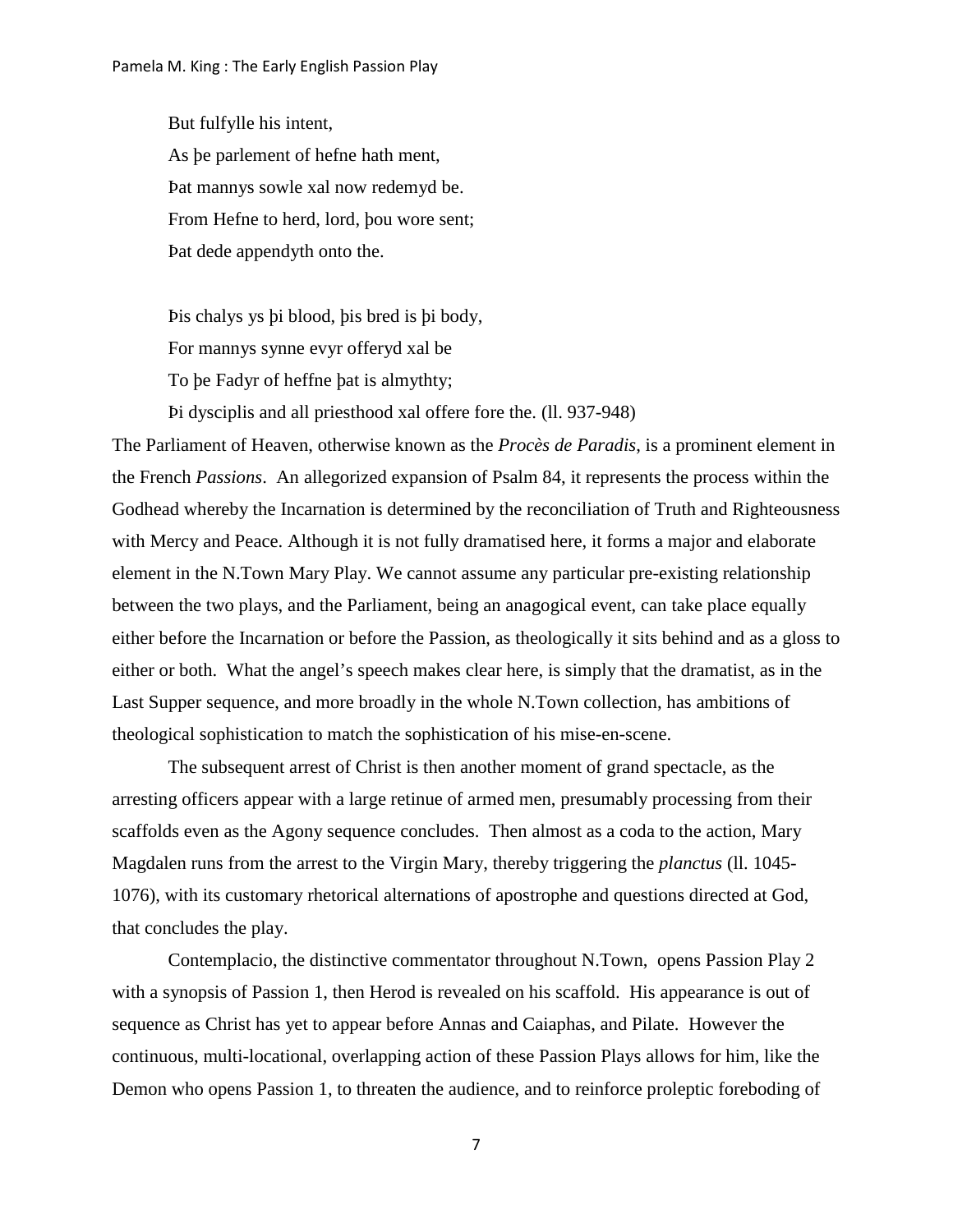the coming action by suggesting that malign forces hover in the background, not only ranged against the protagonist but also viciously disposed toward him. He is easily put on hold, going to sleep to wait until he meets Christ. Action then explodes on to the scene with a Messenger who runs around the place with cries of 'Tydynges, tydynges!' and 'Jhesus of Nazareth is take!' (s.d after l. 89), before giving an eye-witness account of the arrest of Christ to Caiaphas and Annas (ll. 90-117). Consequently the continuation of the Passion narrative after a year's break (6) is set up by these three sequences – Contemplacio, Herod, the Messenger – as a sophisticated piece of dramatic writing that first engages the audience's attention, then engages them emotionally by using Herod to trigger anxiety and foreboding, then by leading them excitedly into the moment at which the action last broke off through the activity of the Messenger, revivifying the playing place. The relationship between action and audience is to be developed further, as they will be cast as a crowd, worked on by the players who use various devices to incite emotion, but also witnessing an 'on-stage' crowd working itself up into a misdirected frenzy of emotion.

Jesus is now subjected to a violent buffeting with chanting that parodies the game of "Blind Man's Buff" or "Hot Cockles", <sup>[16](#page-7-0)</sup> while a woman enters the place and challenges Peter, who then denies Christ as predicted, punctuated by cock-crows. Caiaphas and Pilate exchange messengers, then, while the audience waits for Pilate to come to the "moot hall", Judas enters the place, speaks,

Þan Judas castyth down þe mony and goth and hangyth himself. (s.d. after l.257) Caiaphas's subsequent remark that a night has passed (l. 258), indicates some unspoken preceding action, strongly suggesting that Judas's hanging did take place in front of the audience, further complicating the competing claims for their attention.  $17$ 

Jesus is now 'ledyn abowt þe place' (s.d. after l.265) to be brought before Pilate, now in the moot hall. The ensuing sequence shifts the focus from action to rapid dialogue, as Pilate's desire to give Jesus a fair hearing is drawn out against pressure and threats from the Pharisees (ll.

<span id="page-7-1"></span><span id="page-7-0"></span><sup>&</sup>lt;sup>16</sup> Meredith, *Passion Play*, p.197n.<br><sup>17</sup> There is nothing to suggest that Judas did not hang himself in front of the audience; the plans for the two-day Passion Play from Lucerne in 1583 contain a 'Judas Tree' as part of the set (see *Staging of Religious Drama in Europe in the Later Middle Ages*, edited by Meredith and Tailby, end papers); and the Coventry Smiths, responsible for the lost Passion pageant there in 1572 can be seen acquiring a coat of canvas, a pulley, an iron hook, and a noose for the hanging of Judas, then, in the following year, paying "Fawston" 4d. for hanging Judas and another 4d. for cock-crowing. The hanging mechanism was further refined by theatrical entrepreneur Thomas Massey in 1578 (see *Records of Early English Drama: Coventry*, edited by R.W. Ingram (Toronto: Toronto University Press, 1981), pp. 260, 265, 269, 285, 289.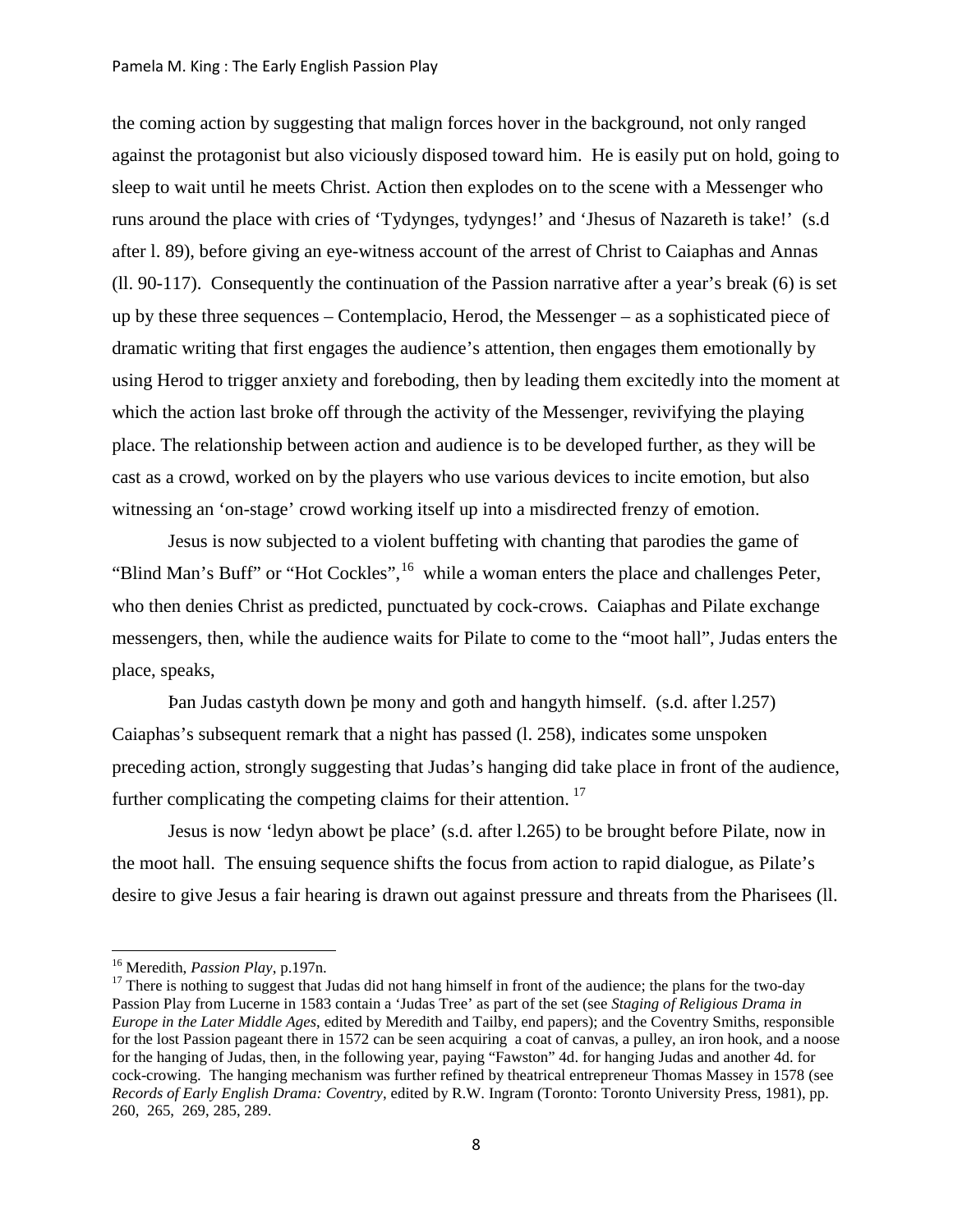266-377). Pilate establishes that Jesus was born in Herod's jurisdiction whereupon Herod's scaffold re-opens to reveal him seated in state, and all the Jews except Annas and Caiaphas kneel before him (s.d. after l. 377). The arrangement in the place allows here for a clear distinction to be made between the different types of authority before which Jesus is tried. Herod's ensuing speech indicates that he is reconciled with Pilate, curious to see miracles, but then angered when Jesus refuses to perform or speak. He sends him off to be scourged 'tyl he is all blody' (s.d. after l. 469): presumably here, and in the later scourging, whips dipped in pigs' blood or similar achieved the desired effect.

What follows is further more complicated action as Jesus, dressed in white, is again led about the place, while the Devil gives a long speech, creating for the audience striking visual counterpoint. The Devil speaks of his resentment at Jesus's failure to succumb to the Temptation, but asserts his continuing determination to ensnare him: "For al his barfot-goyng fro me xal he not skype" (l.509). The "barefoot-going" is a striking epithet that refers to Jesus's personal humility but is also, presumably, being enacted in the place simultaneously as it is spoken. However the Devil, already apprehensive about what may happen should he succeed, warns hell to prepare. He is answered from hell, according to a stage direction, confirming the presence of hell-mouth as part of the set, as is illustrated on all visual representations of place-and-scaffold staging.[18](#page-8-0) An anxious demon's voice 'off' sets the scene for Satan's visit to Pilate's wife in an attempt to prevent the Crucifixion. She is apparently concealed in some area of Pilate's scaffold, as the devil creeps in, causing her to rush out in her 'shert' carrying her 'kyrtle' and making a 'rewly noise'. She comes to Pilate 'leke a mad woman' (s.d. after l. 543), and just as Pilate has sent her back to bed with soothing words, Jesus is brought before him again. One assumes that Satan, who does not reappear, slips out of the back of Pilate's scaffold to hellmouth, while the audience's attention is directed to Jesus's perambulations back in front of Pilate at the moot hall.

The final trial sequence is beautifully set up, with comings and goings, and repeated debate, to create the impression that Christ's fate really does hang in the balance anew, despite the knowledge of the foregone conclusion shared by performers and audience alike. Once sentence is pronounced, detailing the ensuing action in the manner of a capital sentence (ll. 679- 96), Pilate goes back to his scaffold with Annas and Caiaphas while the rest of the Jews strip

<span id="page-8-0"></span><sup>18</sup> See, for example, the Valenciennes *Passion*, the Cornish *Ordinalia*, and the Lucerne *Passion*; illustrations referenced in fn 4, 6 and 17 above.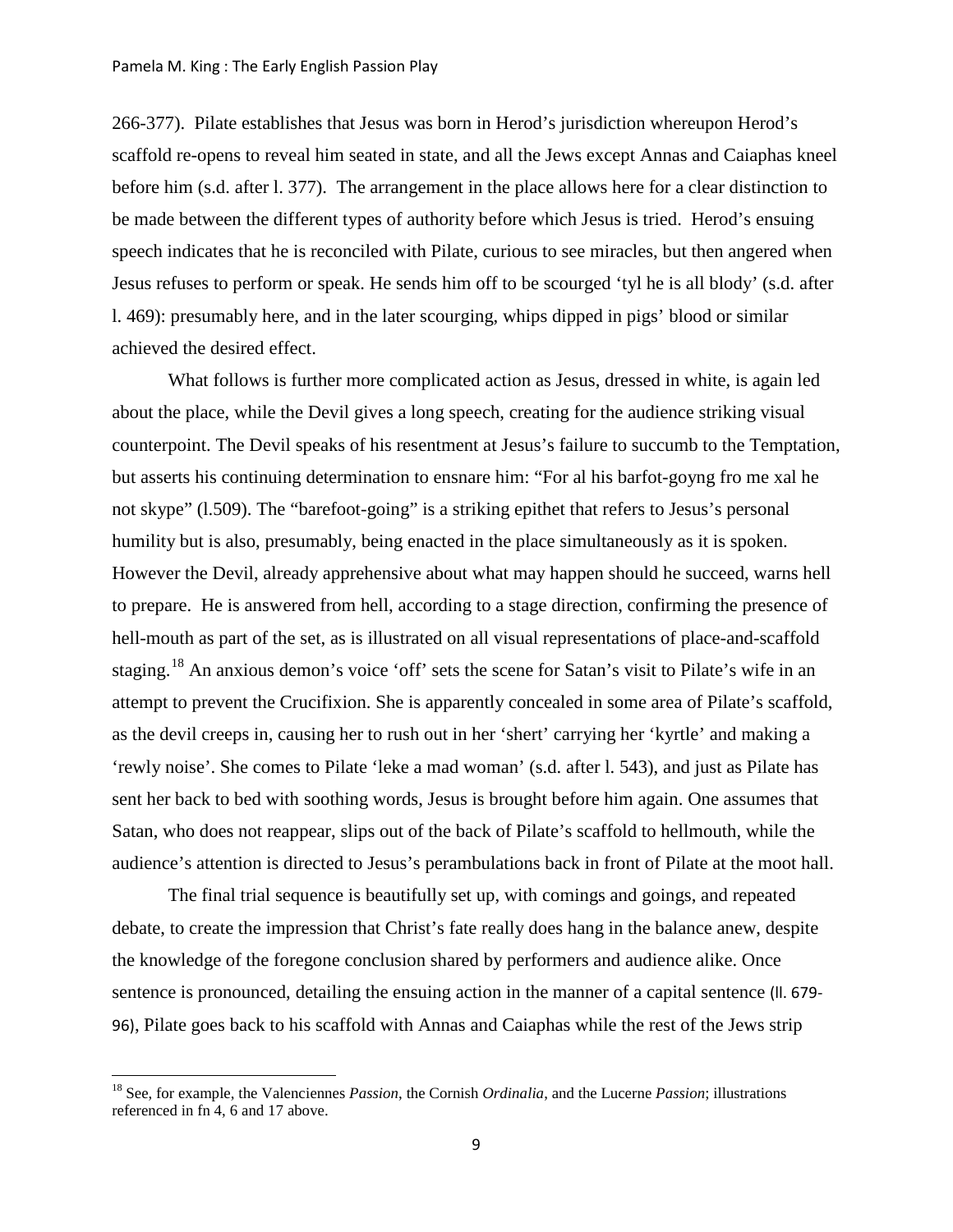Christ, bind him to the pillar, and scourge him once more. The stage directions which detail the scourging, crowning with thorns, and carrying of the Cross, indicate the iconic importance of these actions (s.d. after l. 698). Before the cavalcade arrives at the centre point of the playing place designated to be Calvary, two women prompt Jesus to give his address to the 'daughters of Jerusalem' (ll. 707-18), Simon of Cyrene reluctantly shares the carrying of the Cross (ll.727-38), and Veronica wipes Jesus' face with her kerchief (ll.739-46).

There are two distinct elements to the crucifying itself. First Christ is pulled down on to the Cross and nailed to it, with the customary indications, common in the visual arts of the period, that his body has to be stretched to meet ill-fitting bores (s.d after l. 746; ll. 747-782). Midway through the process, the crucifying Jews dance round the Cross mocking Christ (s.d after l. 774). The Cross is finally 'set up' (l. 779). What happens thereafter, however, is distinctive to the elaborated nature of the Passion Play and to large-scale staging. Four or five 'commoners' assemble to look on (s.d. after l. 786), and so the Jews force them to nail up the two thieves. It may be assumed that these are 'extras', though they could equally be audience members. The attaching of the thieves to their crosses marks another moment when the action moves from one focal area of activity to a number of simultaneous ones. While the commoners nail up the thieves, the Jews dice for Christ's coat and the three Marys arrive with John. The stage direction here is explicit:

Here þe sympyl men xul settyn up þese two crossys and hangyn up þe thevys be þe armys. And *þerwhylys* xal þe Jewys cast dyce for his clothis, and fytyn and stryvyn. And *in þe mene tyme* xal Oure Lady come with thre Maryes with here and sen John with hem, setting hem down aside afore þe cros, Our Lady swuonyng and morning and leysere seyng… (s.d. after l. 790 – my italics)

At some compositional layer – probably that of the original – we are witnessing a dramaturge who envisaged precisely where and how he wanted action to be arranged on set. He not only had a desire to include as many elements of the Passion story as he could, but took measured judgements about which elements of that narrative should be treated as single focal points of action, and which could be run together or in overlapping sequence. In a large amphitheatre the attention of all audience members would have been directed to the Crucifixion, which, like the Last Supper in Passion Play 1, presumably took place in the middle, whereas with

10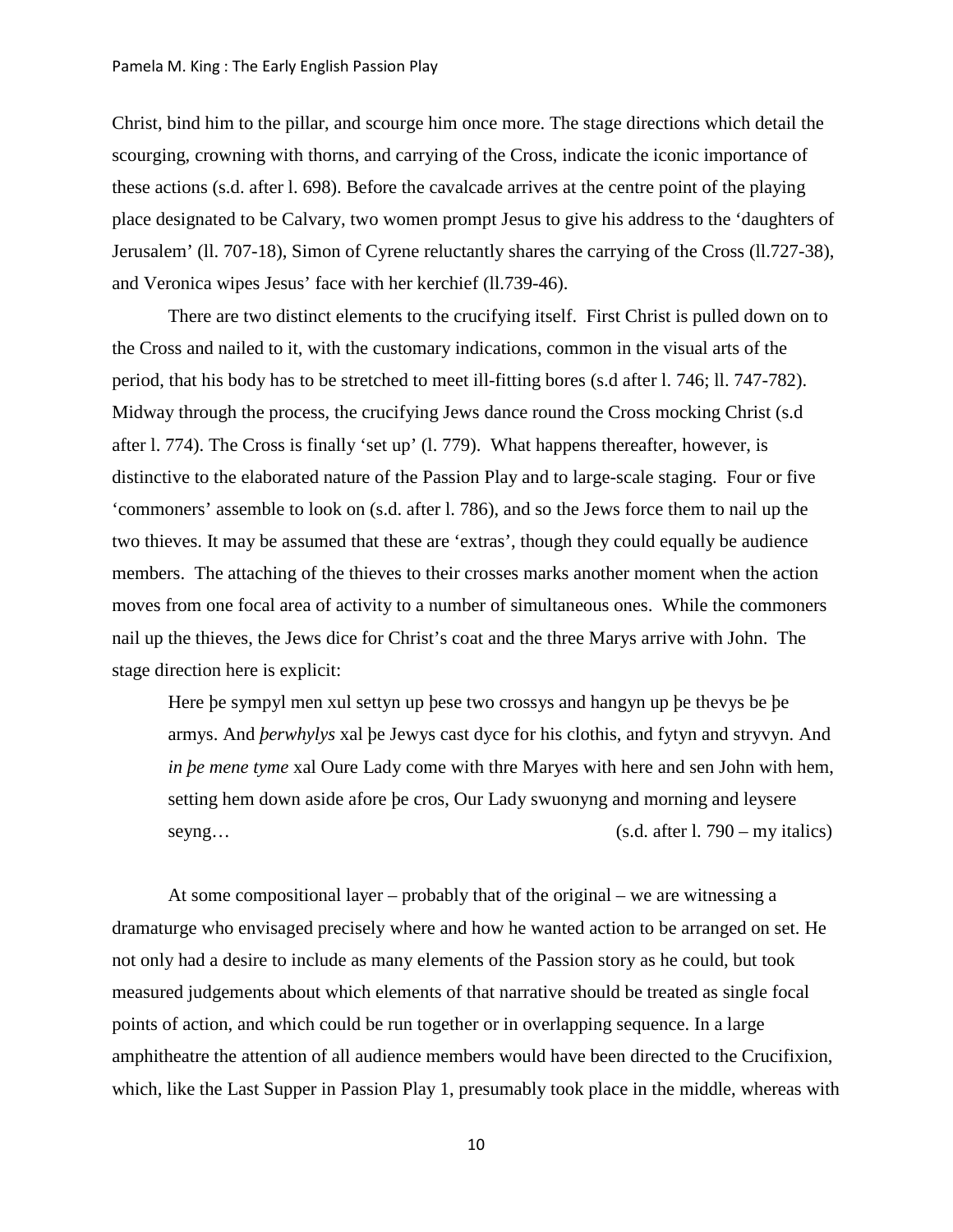simultaneous "lesser" events, differently located sectors of the audience would have had different pieces of action played close to them. Practised audience members could thus take steps to ensure that they located themselves close to a favourite piece of action and/or performer. Equally the play pushes the director towards blocking action such that there is something going on close by for everyone at some point. If we follow the perception psychologists in understanding the kinetics of looking,  $19$  we can see how both Passion plays, with all their movement across the place and breaks into simultaneous action, kept the audience's gaze constantly shifting – now focusing on something happening in the middle of the place, now following a messenger ranging to and fro across the place, now distracted by an element of relatively minor action taking place very close to, or, equally, choosing to strain to see another element of minor action taking place on the other side of the place. The play thus demands very active viewing by its audience. Equally the ability to use this kind of setting to offer an inclusive but well-paced performance solves problems of sequencing of what gospel harmonies suggest were simultaneous events.

The following action, once Mary is in place at the base of the Cross, refocuses the audience back on the central area of playing, but again keeps the eye busy. Mary speaks her formal *planctus* (ll. 791-98), and Jesus speaks from up on the cross forgiving the Jews (ll. 799- 802), who continue to mock him from below (ll. 803-18). The two thieves talk to and fro with each other and with Christ at the upper level (ll. 815-830), so that from below then the Virgin Mary complains that Jesus is ignoring her (ll. 831-42). His attention turns to her as he commits her to the care of John (ll. 843-54). John and the Marys then depart and Pilate, Annas and Caiaphas reappear on the scene (s.d. after l. 866). Pilate writes the board that is set above the Cross (s.d. after l. 874). Then Jesus cries from the Cross, is offered the vinegar rod, and dies (ll. 881-920). The content here and throughout is part of the well-worn narrative, and we are not concerned here with the specifics of the dramatist's likely sources, thoroughly covered by Meredith;<sup>[20](#page-10-1)</sup> what is of note is the way in which that action is paced to keep the audience busy, yet drawn out because of the relatively expansive production time and the lavish use of space. This material has little more in common with processional pageants than that it happens to give dramatic treatment to bible stories in Middle English verse. If we consider the reception of the

<span id="page-10-1"></span><span id="page-10-0"></span><sup>&</sup>lt;sup>19</sup> See, for example, Andy Clark, "Cognitive Complexity and the Semimotor Frontier" in Andy Clark and Naomi Eilan, eds.. *Semi-motor Skills and Perception*, Aristotelian Society Supplementary Volume 80 (1), 43–65 (p. 44).<br><sup>20</sup> Meredith, *Passion Play*, pp. 19-22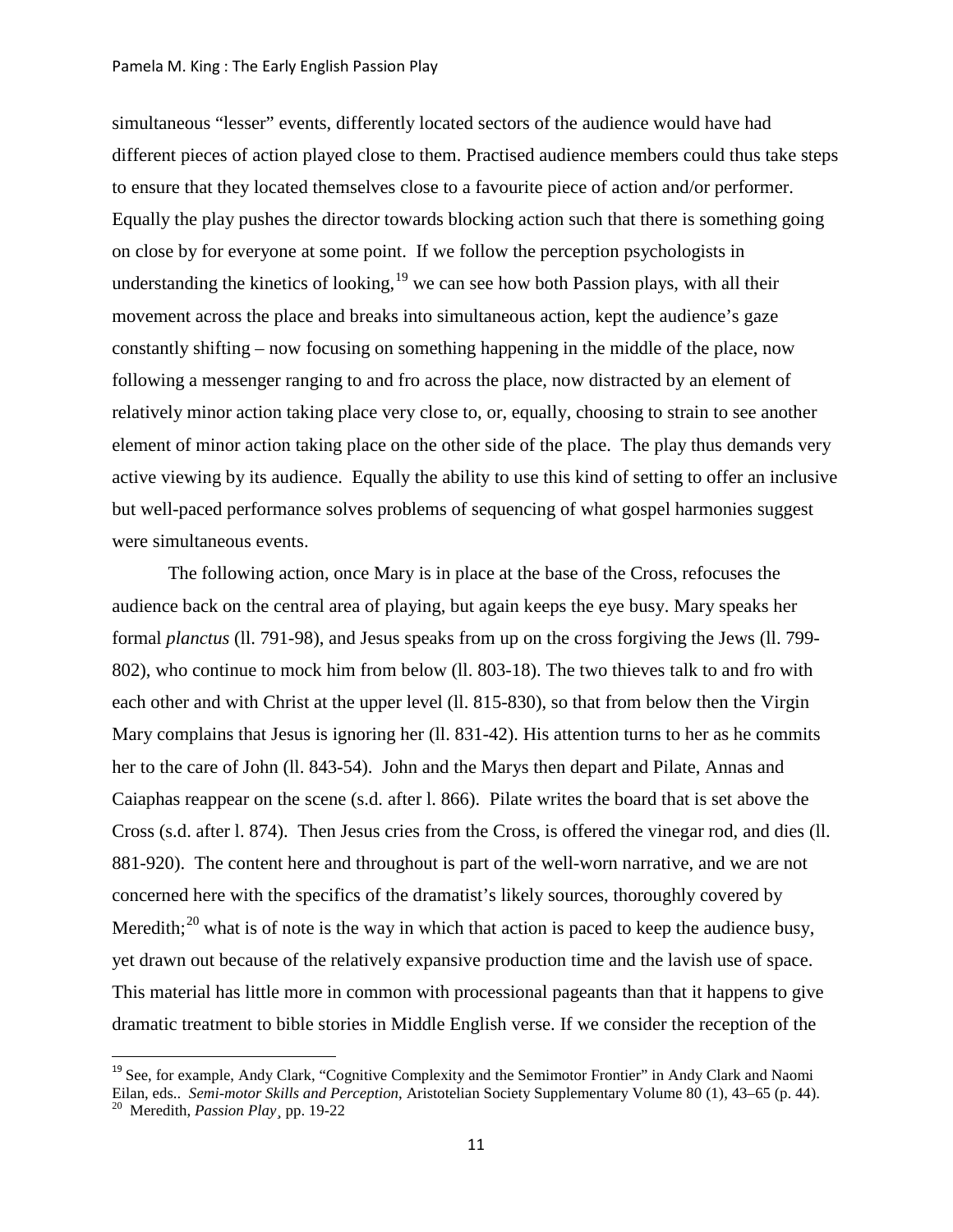Crucifixion itself, we can see that the close-up in the restricted space of the street of York's "Behold mine head, mine hands and mine feet",  $^{21}$  $^{21}$  $^{21}$  taken from the Impropreria of Good Friday, is televisual, while the N.town Passion is cinematic.

From here on, there is little new to add, and the integration of the 'original' Passion Play into the N.town compilation becomes increasingly hard to disentangle. At line 993, however, the play incorporates a major coup du theatre, also depending on simultaneous action. Anima Christi appears and makes a long speech, referring to the sacramental nature of his body, still hanging on the Cross. There is no indication of where he comes from; logically he has been separated from the body of Christ since the moment of death. The body is not yet in the tomb, suggesting that Anima Christi has either been concealed inside whatever device is used for the base of the Cross since the play began, like Anima in *The Castle of Perseverance*, [22](#page-11-1) or that he materialises from an otherwise unmentioned heaven scaffold. What is particularly effective in the play's unusual ordering of events here. Anima Christi sets off towards hell-gates so that the Harrowing of Hell can commence in the shadow of the still-inhabited Cross (ll.993-1026). Subsequently, with the entombed body under guard, he emerges from hell leading Adam, Eve, Abraham, John the Baptist, 'et aljis', binds Belial and goes on to resuscitate his own body (l. 1368-s.d after l. 1439). Unfortunately there is no stage direction to indicate how this latter process, as theologically as it is theatrically challenging, was to be constructed. Other elements in the final sequences are worth noting as evidence of the quality of the underlying dramatic imagination: notably Longeus's sight is restored because Christ's blood runs down his arm and he wipes his eyes (s.d. after l. 1142)

What the records from New Romney add to a textual analysis of the N.Town is further intelligence about how we might envisage such an ambitious production being organised and produced. While the N.town *Passion Play* seems to have been split into two separate performances played a year apart, the New Romney play was rehearsed in Lent and produced on

<span id="page-11-0"></span><sup>21</sup> See *The York Plays: a Critical Edition of the York Corpus Christi Play as recorded in British Library Additional MS 35290*, edited by Richard Beadle, Vol. I, Early English Text Society, ss. 23 (Oxford: Oxford University Press, 2009). pp. 339-40.

<span id="page-11-1"></span><sup>2009),</sup> pp. 339-40.<br><sup>22</sup> 'Mankyndeis bed schal be vndyr þe castel and þer schal þe sowle lye vndyr þe bed tyl he schal ryse and pleye': see *The Castle of Perseverance*, in *The Macro Plays*, edited by Mark Eccles, Early English Text Society, 262 (Oxford: Oxford University Press, 1969), pp. 1-111, p. 1. This play, although not a biblical-historical narrative, not only has a staging diagram showing the organisation of scaffolds in the round, but includes a debate of the four daughters of God (ll. 3129-3649) which also bear comparison with the N.town play under discussion.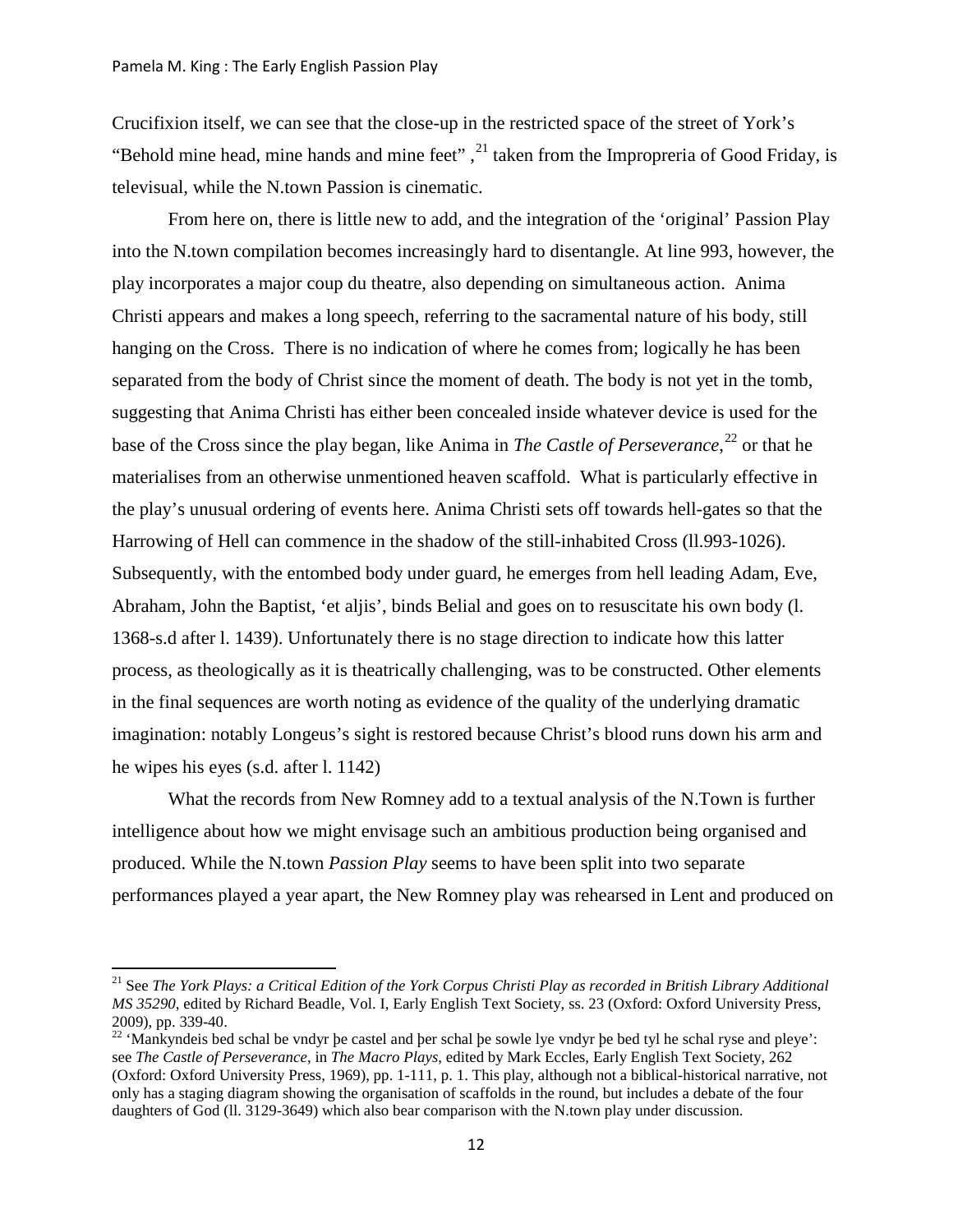four days spread across the summer between Whit and September.<sup>[23](#page-12-0)</sup> In the fifteenth century, New Romney was in steady economic decline.<sup>[24](#page-12-1)</sup> In the early Middle Ages, the more affluent south western end of the town had clustered around the harbour, while the south eastern end of the town depended on fishing, and faced the beach where the fishing fleet of smaller vessels was pulled up. The town now lies inland; in 1468-71, booms were being set up across the harbour to protect shipping from the sandbars that had accumulated, and in 1497 £60 was spent to mend the harbour, but all to no avail.<sup>[25](#page-12-2)</sup> However the town retained its ancient status as one of the Cinque Ports and staged its ambitious Passion Play, of which records go back to 1387, accompanied by a procession, on a site called Crokhille, in the south of the town and near to St Lawrence's church:

The places from which the players came included members of the Cinque Ports confederation, New Winchelsea, Rye, Hythe, and Folkestone; minstrels also came from Sandwich. Players from small local places on or near Romney Marsh such as Ruckinge and Brookland and Appledore and Wittersham on the River Rother also 'show[ed] their play upon the Crokhil'.<sup>[26](#page-12-3)</sup>

As Draper and Meddens further observe, coastal contacts were consolidated by the play: for example New Romney and Lydd used the opportunity of the get-together to discuss collaborative ventures for trading with France. Production was not regular throughout the whole period in which the play appears in records, and particularly in the sixteenth century the king's leave had to be sought for its revival, but the "playboke" was jealously guarded by civic officials. It saw its final heyday during the reign of Mary Tudor, and it is from that period that the most informative records survive. Also surviving is a processional cross of Continental origin, lost, or more likely buried in the High Street . There is no direct evidence that it played a part in the play or its accompanying procession, but the High Street was paved in 1568, the last year in which the play was performed, and there may well be an "evocative link" between cross and processional route.<sup>[27](#page-12-4)</sup> We might view this material relic alongside the fragmentary remnants of the opening

<span id="page-12-1"></span><span id="page-12-0"></span><sup>&</sup>lt;sup>23</sup> *REED: Kent*, edited by Gibson, pp. lix-lx.<br><sup>24</sup> Gillian Draper and Frank Meddens, *The Sea and the Marsh: the Medieval Cinque Port of New Romney* (London and Durham: Pre-Construct Archaeology Monographs, 2009), pp. 16-19. This archaeological study provides readings of the New Romney records that usefully supplement the *REED* volume, although as an interpretation of dramatic activity, it is less well-informed.<br><sup>25</sup> Draper and Meddens, *Sea and Marsh*, p. 35.<br><sup>26</sup> Draper and Meddens, *Sea and Marsh*, p. 56. Money also changed hands: for example in in 1466-7, 6s. 8d. to the

<span id="page-12-2"></span>

<span id="page-12-3"></span>players of Hythe and 22d. for their expenses, and in 1467-68 7s. 11d to the players from Lydd. (Chamberlain's Accounts, *REED*: *Kent*, edited by Gibson, p.738)

<span id="page-12-4"></span><sup>&</sup>lt;sup>27</sup> Draper and Meddens, *Sea and Marsh*, p.57.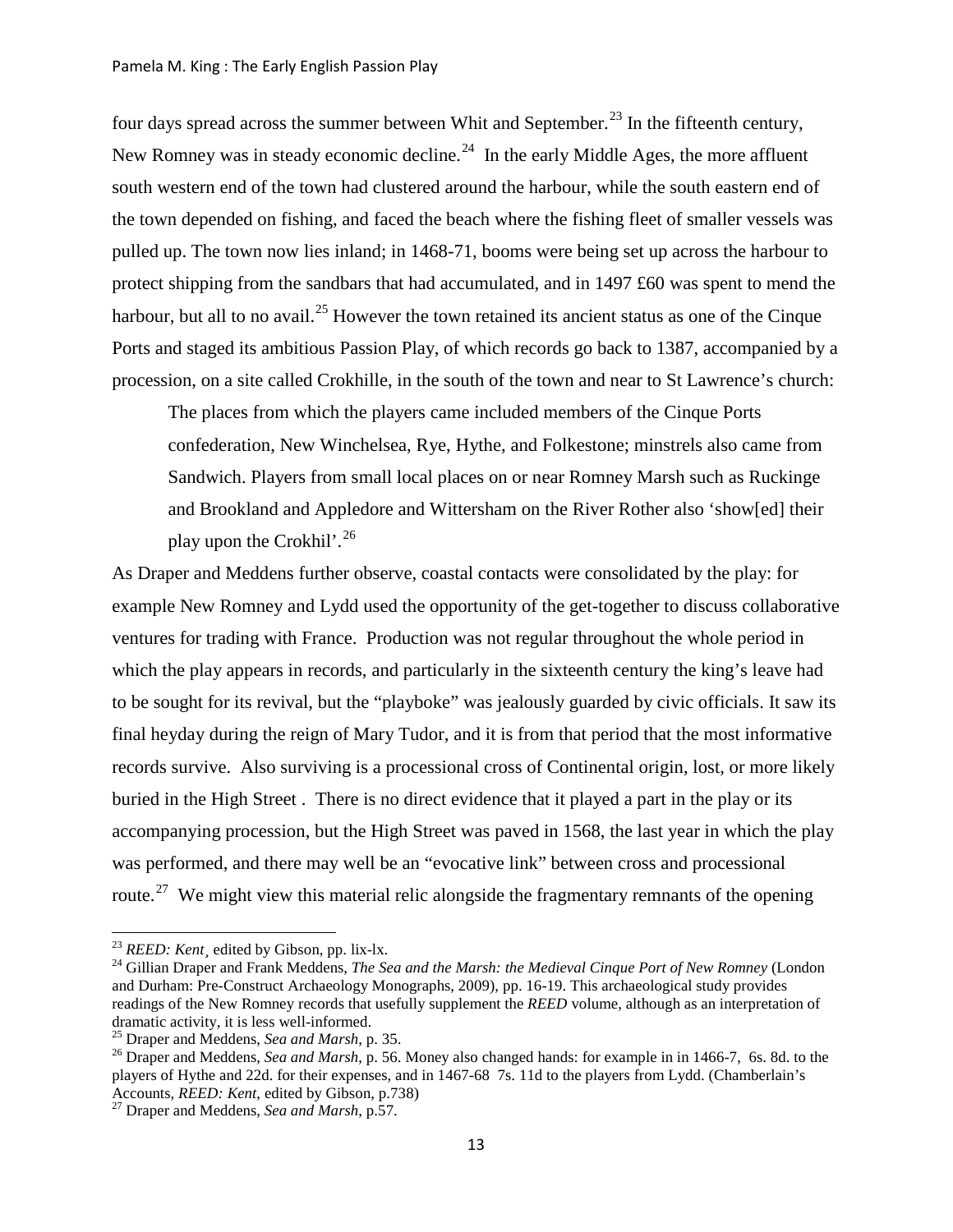procession that preface N.town Passion Play 1*,* which the compiler of that manuscript also failed to bury irretrievably.

The New Romney records emphatically confirm the scale of production. As we have seen from internal evidence, the N.Town play was constructed to engage a large audience; here we know that in the fifteenth century crowd control was a major preoccupation for the town because of the influx of people from neighbouring communities, and Gibson makes some calculations that speculate that the audience ran to thousands, on the basis of mid sixteenth-century gate receipts.<sup>28</sup> This may be an exaggeration, but even a plausible one thousand amounts to a large crowd, probably effectively the whole community including the outlying villages, and possibly some visitors from further afield, including London, with implications for the design of the miseen-scene. It is unsurprising, therefore, to find that by the sixteenth century at New Romney a 'devisor' was employed. In 1560 this was Gover Martyn, who was paid £4 for his services, and a further sum for 'certen necessaryes' he brought from London.<sup>29</sup> This is not the place in which to enter the debate about whether we should imagine the devisor as working behind the scenes or fully visible on stage, but his existence is both necessary and apparent.<sup>[30](#page-13-2)</sup> Martyn thus joins the list of those who emerge from the shadows, from Nicholas Cysat of Lucerne, to Coventry's Robert Croo who rewrote some pageants, supplied a hat, and played God, and later in the same city, upholsterer Thomas Massey, who acted as devisor and advocate of the city's plays just when they were being forceably shut down by Puritan authorities.<sup>31</sup> The records of what seems to be a similar collaborative enterprise from Maldon in Essex, on the strength of the quantities and cost of raw materials gathered for staging and the numbers of labourers involved, reveal that that town employed Felsted of London, who supplied specialist paints and gunpowder, and had to be boarded in the town for six days.<sup>[32](#page-13-4)</sup>

Returning to New Romney, a detailed account of 1483-6 is labelled as the 'playwarden's'.<sup>[33](#page-13-5)</sup> The playwarden is probably not quite a devisor, but more likely equivalent to

<span id="page-13-0"></span><sup>&</sup>lt;sup>28</sup> *REED: Kent,* edited by Gibson, p. lx<br><sup>29</sup> *REED: Kent,* edited by Gibson, p.787.

<span id="page-13-2"></span><span id="page-13-1"></span><sup>&</sup>lt;sup>30</sup> For discussion of the on-stage devisor's role see the essays in Philip Butterworth, ed., *The Narrator, the Expositor, and the Prompter in European Medieval Theatre* (Turnhout: Brepols, 2007).

<span id="page-13-3"></span><sup>&</sup>lt;sup>31</sup> For Cysat see *The Staging of Religious Drama*, edited by Meredith and Tailby, p.52; for Croo and Massey see *Coventry Corpus Christi Plays*, edited by King and Davidson, pp. 52-3, and p. 33.

<span id="page-13-4"></span><sup>&</sup>lt;sup>32</sup> Space here does not permit a full exploration of the intersection between Felsted's activities in Maldon and his better-known theatrical work in London; his career is well documented in Meg Twycross, "Felsted of London: Silk Dyer and Theatrical Entrepreneur, *Medieval English Theatre*, 10:1 (1988), 4-16. <sup>33</sup> *REED: Kent,* edited by Gibson, pp. 745-47.

<span id="page-13-5"></span>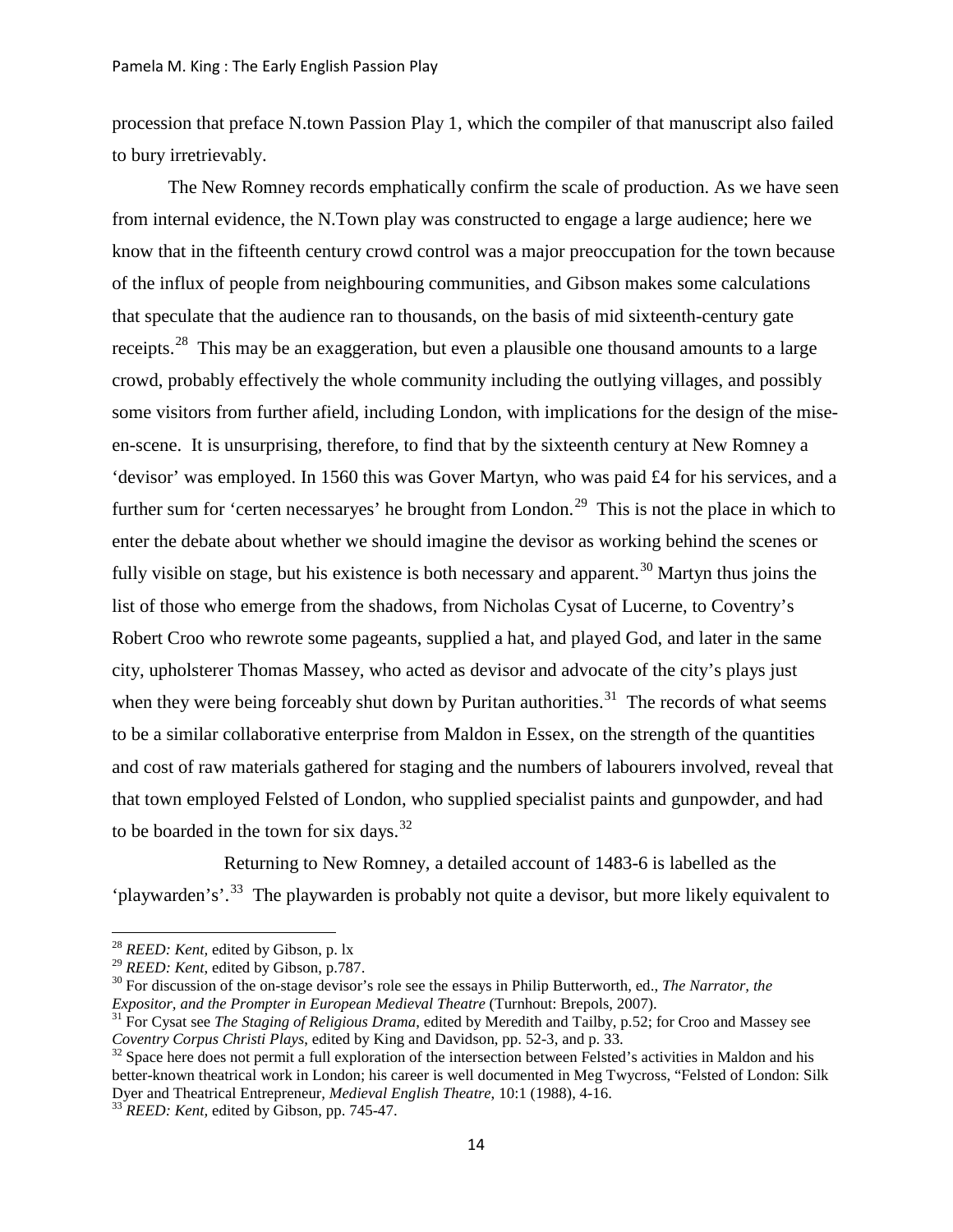the 'pageant masters' named in the York Mercers' indenture of  $1435$ ,  $34$  and given responsibility for the production and, in particular, the custodianship of its properties. The New Romney playwarden held responsibility for the whole organisation and quality control system of the production. He paid out a lot of money for food and drink. One John is paid for making 'skochynnys', that is shields. These could be costumes for the soldiers at the Crucifixion, but context is everything. Other payments all relate to the setting up of the entire production: mowing the grass, minstrels, boards, shoeing the horse of a bann-crier, and 2d. for those who 'kept' that is maintained or guarded, the place, thus suggesting that the scutcheons were integral to the whole set, a series of decorative shields or labels for various elements of staging. Payments are made for labour, but also for 'reward', giving a glimpse of the combination of paid labour and volunteer-work as gradually the setting up procedures for a large seasonal, outdoor, community undertaking come into focus. There is careful monitoring of each sum *restat in pixide* [that remains in the cash-box].

The Chamberlain's accounts of the second play then begin to reveal some detail of the content of the production,<sup>[35](#page-14-1)</sup> besides payments for 'grass', rosin and paper, cloth, and transport, with a payment to Thomas Bursell, probably a smith, of 5d. 'pro Campanis pro inferno' [for the bells of hell]. The same Thomas receives half this sum for the macaronically expressed 'garnysshynge de heven & pro le taking down & pro Clauibus' [for decorating heaven, taking it down, and for nails]. The Last Supper, in N.town a major climax to Passion Play 1, was here part of the second play of the four, possibly its opening scene, as John Humfrey is paid for roasting the paschal lamb at his house. Thomas Taylor received 3s. 4d. for making the tormentors' garments, and William Buckhurst 4d. for their hoods. The Entry into Jerusalem has to occur between the Supper and the tormentors, and there it is, in the payment of a penny for two 'halters for the asse'. Thomas Sedle was paid for six yards of 'Blankett', that is woollen cloth for making gowns for the bishops – by whom we imagine is meant Annas and Caiaphas – while there was also a payment for lambs' skins, which we return to later. Thereafter the account moves to list the names of those who have loaned money for the play, followed by a list of money received by the banns-criers. Banns were called in Ivychurch, Folkestone, Hythe, Lydde, and Brookland, where money was collected. The amount of labour, and the quantities of

<span id="page-14-0"></span><sup>&</sup>lt;sup>34</sup> See *REED: York*, edited by Alexandra F. Johnston and Margaret Rogerson Toronto: Toronto University Press, 1979), pp. 55-56.

<span id="page-14-1"></span><sup>&</sup>lt;sup>35</sup> *REED: Kent,* edited by Gibson, pp. 747-50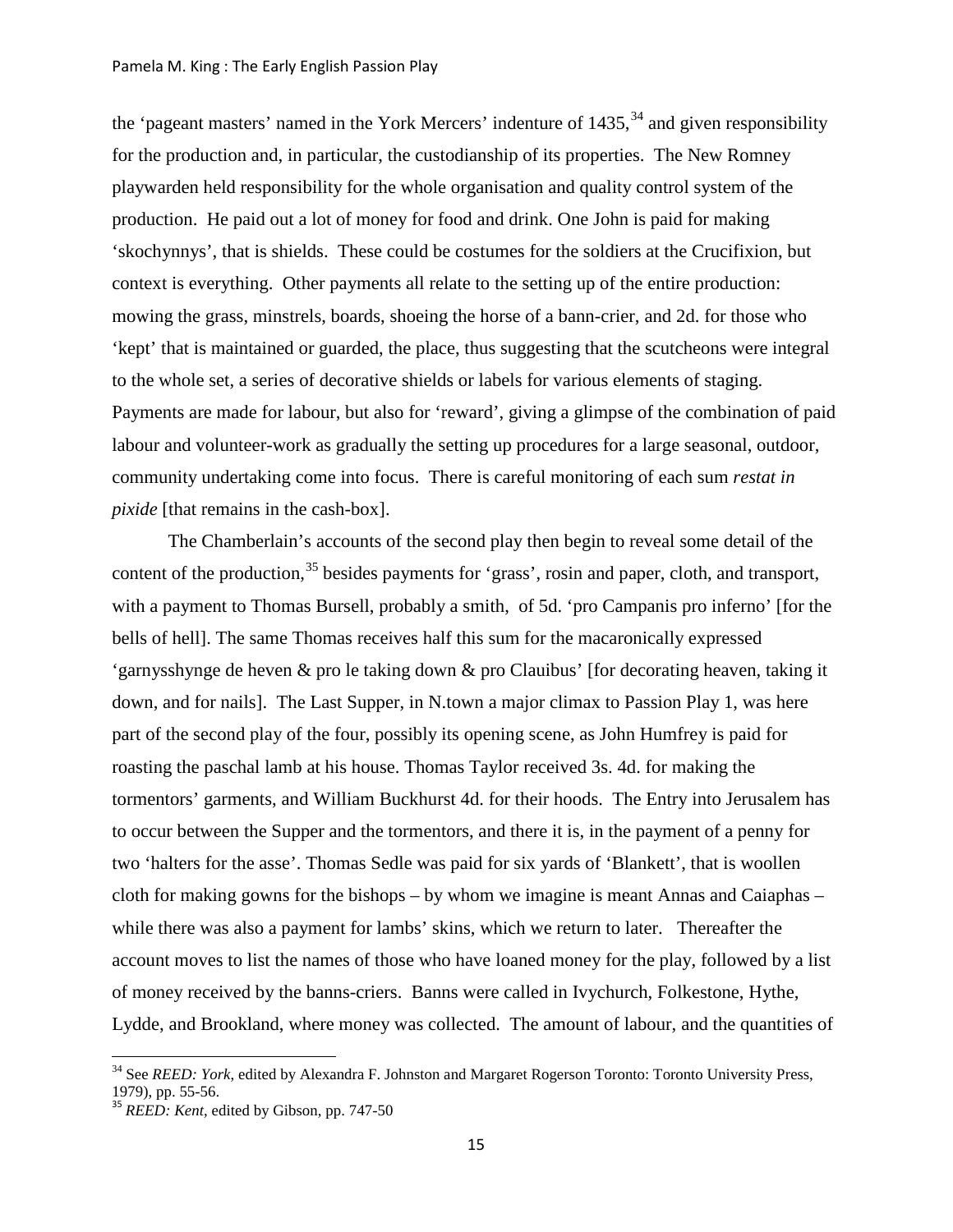raw materials, conjure up a production on a scale commensurate with the N.Town text in New Romney at around the same period in the fifteenth century. The play called on a number of organisational and artisanal skills, and with a reach from Sandwich to Winchelsea. This picture is then confirmed by the fuller accounts from the middle of the sixteenth century, during the reign of Mary Tudor.

The New Romney civic government was, from the thirteenth century at least, in the hands of the 'Jurats', whose chief responsibility was to account to the commonalty for its finances, as well as to exercise limited judicial functions. A bailiff and sub-bailiff acted as the Jurats' officers.<sup>[36](#page-15-0)</sup> The Jurats' Record Book for 27 December 1555-6 records three recognizances taken before Richard Bunting, the bailiff, by citizens who must each pay the Crown £5 on the feast of Epiphany as they have undertaken to be the players in the 'stage playe At New Romeny… and have recyvyd players Speches or partes in theseyd playe'.<sup>[37](#page-15-1)</sup> Where the Maldon records give the names of only two characters, John the Baptist and Christ, on which to build the supposition that theirs was a Passion Play,  $38$  these recognizances supply seductively complete lists, as each lists the names of players and the characters they will play. The memoranda go on to promise that if each of the listed actors learns his part before the feast of Pentecost and plays the same, and shows up at New Romney for their rehearsals, then the recognizance shall be void, suggesting that these men are effectively standing surety for the production of the play, with the backing and encouragement of the Crown in an England newly restored to Catholicism.

This sequence of three memoranda provide a wealth of information. The text is being split up into parts, as is familiar to historians of the Shakespearean stage, each actor receiving only his role, bracketed by cues. Those parts include a number of subsidiary characters; not only are there messengers, but the blind man for the miracle on the road to Jerusalem is furnished not only with a boy to lead him, but with parents, further supporting the picture developed above of how the N.Town play works in a large space for a large audience. We have evidence for the doubling of parts: Pilate's messenger and Caiaphas's messenger are played by John Findall, Annas and the second devil by John Plomer, St Philip and the blind man's mother by John Watt, one of the neighbours and one of the Jews by Robert Davy, and the fourth devil and Simon by William Hardyng. And we know that men took on all the female roles: John Crockey was

<span id="page-15-0"></span><sup>&</sup>lt;sup>36</sup> Draper and Meddens, *Sea and Marsh*, pp.46-47.<br><sup>37</sup> *REED: Kent*, edited by Gibson, pp. 779-82.<br><sup>38</sup> Coldewey, "Early Essex Drama", p. 57.

<span id="page-15-1"></span>

<span id="page-15-2"></span>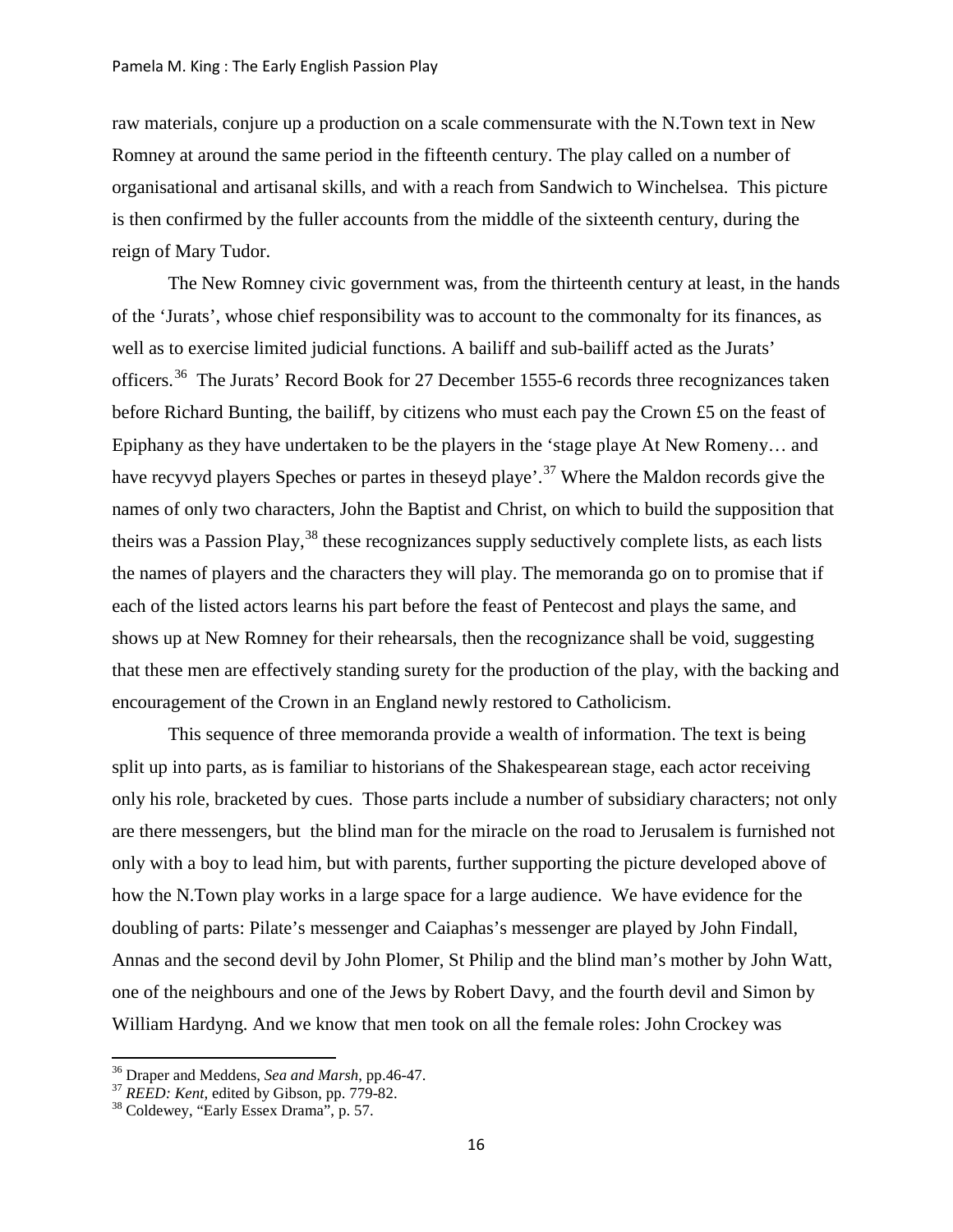Annas's handmaid, John Wallis was Martha, James Christian played mary Magdalen, and Robert Gallyn the Virgin Mary, throwing into question the rather ambiguous entry from 1480 that one Agnes Ford was paid 6s. 8d. 'pro ludo interludij passionis domini' [for the play (*or* performance) of the interlude of the Lord's Passion].<sup>[39](#page-16-0)</sup> Then in a marginal note to the first memorandum we find the information that each of the tormentors has a name, that tips the play from biblical history into the realm of moral allegory. Played by Robert Edolf, Clement Stuppeny, Laurence Stuppeny, Simon Padiam, James Greenaway and John Hollock, they are called Mischance, False at Need, Untrust, Faintheart, Unhap, and Evil Grace, and, moreover, the scribe adds after the name Faintheart 'be me Symon padyam', thereby signing the document. <sup>[40](#page-16-1)</sup>

Another conventional binary is here challenged by the New Romney accounts, and that is the divide between biblical, that is historical, and 'morality' drama, the latter also presenting the fall and redemption of humanity but in the mode of tropological allegory. We might set this slippage into the allegorical mode in a chance-surviving cast list, alongside the recurring anagogical references to Christ's body in the N.Town Passion Plays, and the list of emblematic costumes listed for the lost Coventry Smiths' play in 1490 which included four jackets for the four tormentors with dice and nails on them, another four for another four tormentors, with damask lilies on them, as well as two jackets of buckram with crowned hammers on them. All bear witness to understandings of the meaning of represented events that iareshared by the producers and consumers of these dramas.That meaning goes beyond narrative history and accords with the commonplaces of vernacular theology that urge their audiences to relive the events of the Passion, to own the burden of human guilt that necessitated those events, and to take comfort from the perpetual spiritual benefits they accorded. The signature 'event' that defines this mode of understanding is the Parliament of Heaven; Christ's Passion is the imperative 'event' that enables the perpetual reconciliation of justice and truth with mercy and peace, the perpetual availability of grace, sacramentally affirmed. This is a fusion to which the eclectic semiotic systems of theatre are particularly well adapted. The words 'mythic' and 'iconic' are overused in present day culture, yet they accurately describe the apparent

<span id="page-16-1"></span>

<span id="page-16-0"></span><sup>&</sup>lt;sup>39</sup> *REED: Kent*, edited by Gibson, pp. 738 and 1183.<br><sup>40</sup> *REED: Kent*, edited by Gibson pp. 738, 745-50, 779-94. Simon Padiam later goes to London on play business, is paid for writing out the play and the parts for the actors. His "chasing staff", a halberd or bill – more likely than "chafing staff" as read in the REED transcription – is lent, broken and mended.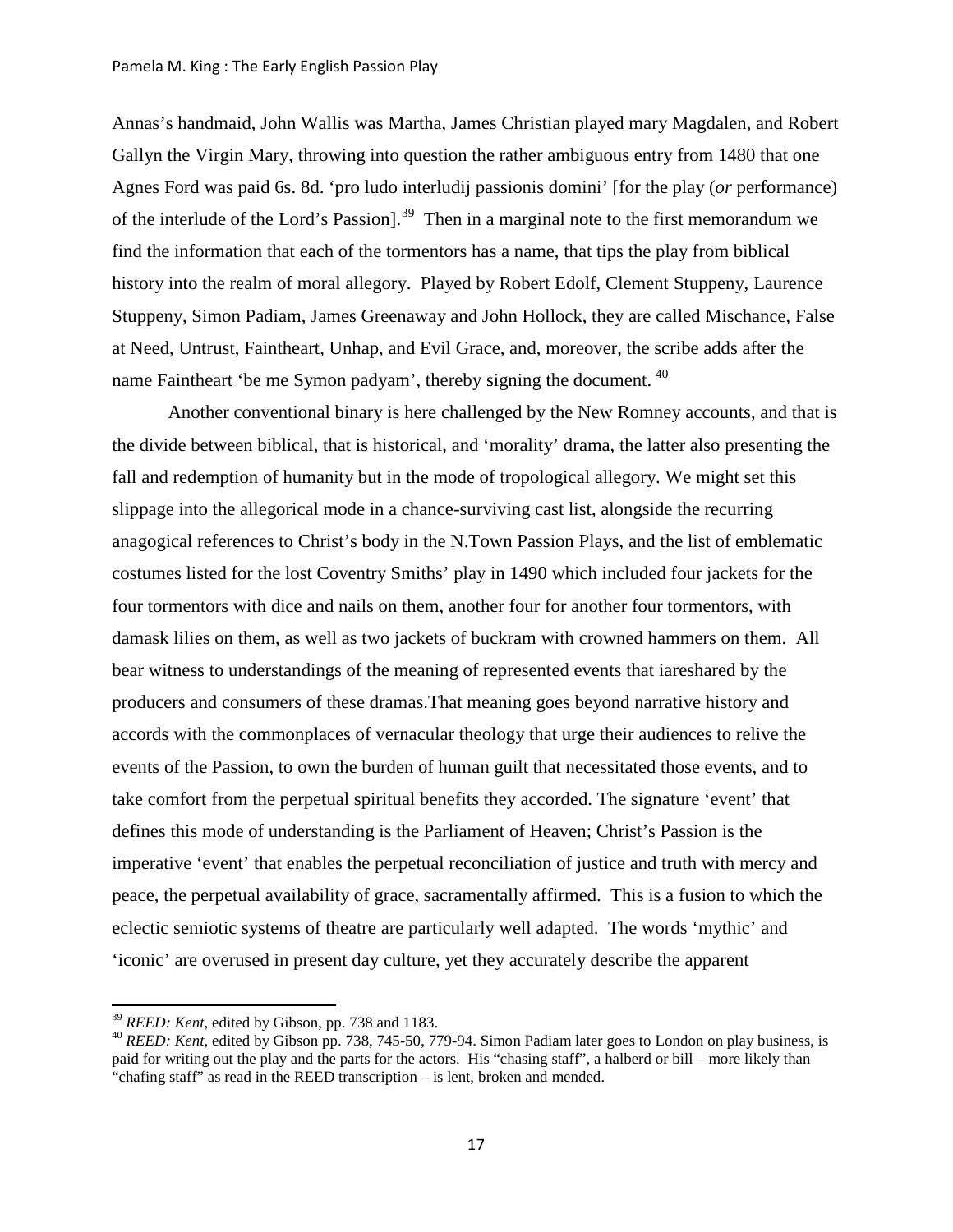understanding of the Passion narrative, and the theatrical presentation of that understanding, that the plays under consideration here aspired to.

The real challenge of the New Romney accounts, however, is to work out which episodes are being played. The memoranda do not list the whole cast; notably Christ himself is not mentioned. Perhaps he had to be an ordained priest as is the case in a number of continental religious plays, or perhaps this record observes the same decorum that was unsuccessfully applied in the 1951 Festival of Britain production of the York Cycle, where the actor playing Christ was required to remain anonymous. $41$  The presence of the deity in the play is attested later, when, in 1560-61, 8d. is expended in making 'the first godheddes Coote'.<sup>[42](#page-17-1)</sup> Christ changed garments from this one worn up to and during the arrest, followed by a second coat made of the lambskins for the Buffeting, then finally replaced by 'di. Dosyn shepeskynnes for ye godheddes coote for the iiijth playe'.<sup>43</sup> There gaps more convincingly demonstrate that the list of those standing surety is not the same as a whole cast list: we have a second and a fourth devil without a first and a third, let alone Satan himself, and we have someone playing one of the neighbours and one of the Jews, without the rest, and in 1560-61 the previously unrecorded Centurion's horse cast a shoe. The blind man with his attendants, and Lazarus, Mary and Martha, demonstrate that the play extends back to the culminating miracles on Christ's last journey to Jerusalem. The necessary characters for the trial scenes, minus the protagonist himself, are listed, as are the disciples, including Judas and excluding Matthias, for the Last Supper; Malchus's presence implies an elaborated arrest of Christ, and as would be expected; Simon of Cyrene is there to carry the Cross, but there is no mention of Veronica. But where does John the Baptist, whose coat is made from canvas fetched from Rye and later painted, fit in?<sup>[44](#page-17-3)</sup> He is there in the Maldon accounts too. It seems inherently unlikely that the play included a Baptism, <sup>[45](#page-17-4)</sup> so he is either, as in N.Town, a prophetic prologue figure, or there to issue from Hell when it is harrowed, but no

<span id="page-17-0"></span><sup>&</sup>lt;sup>41</sup> The *Daily Mail* makes clear that the decision was at the instigation of the Archbishop of Canterbury, while the *Daily Express* made it its business to break the actor's cover. See the director, E. Martin Browne's scrapbook, unpublished, in the E. Martin Browne Collection, property of *Medieval English Theatre* and held in the University of Lancaster.

<span id="page-17-4"></span><span id="page-17-3"></span>

<span id="page-17-2"></span><span id="page-17-1"></span><sup>&</sup>lt;sup>42</sup> *REED: Kent*, edited by Gibson, p. 786.<br><sup>43</sup> *REED: Kent*, edited by Gibson, p. 789.<br><sup>44</sup> *REED: Kent*, edited by Gibson, p. 794.<br><sup>45</sup> Gibson understands that the first play was 'a sequence of five scenes mostly uniq covering the ministry of Christ, He includes the Baptism in this sequence, but it seems unlikely for a number of reasons, including the content of the liturgy for the end of Lent and Holy Week from which the Passion narrative is distilled, that the play should reach back to this event, without, for example, including the Temptation. *REED: Kent,* edited by Gibson, p. lxi